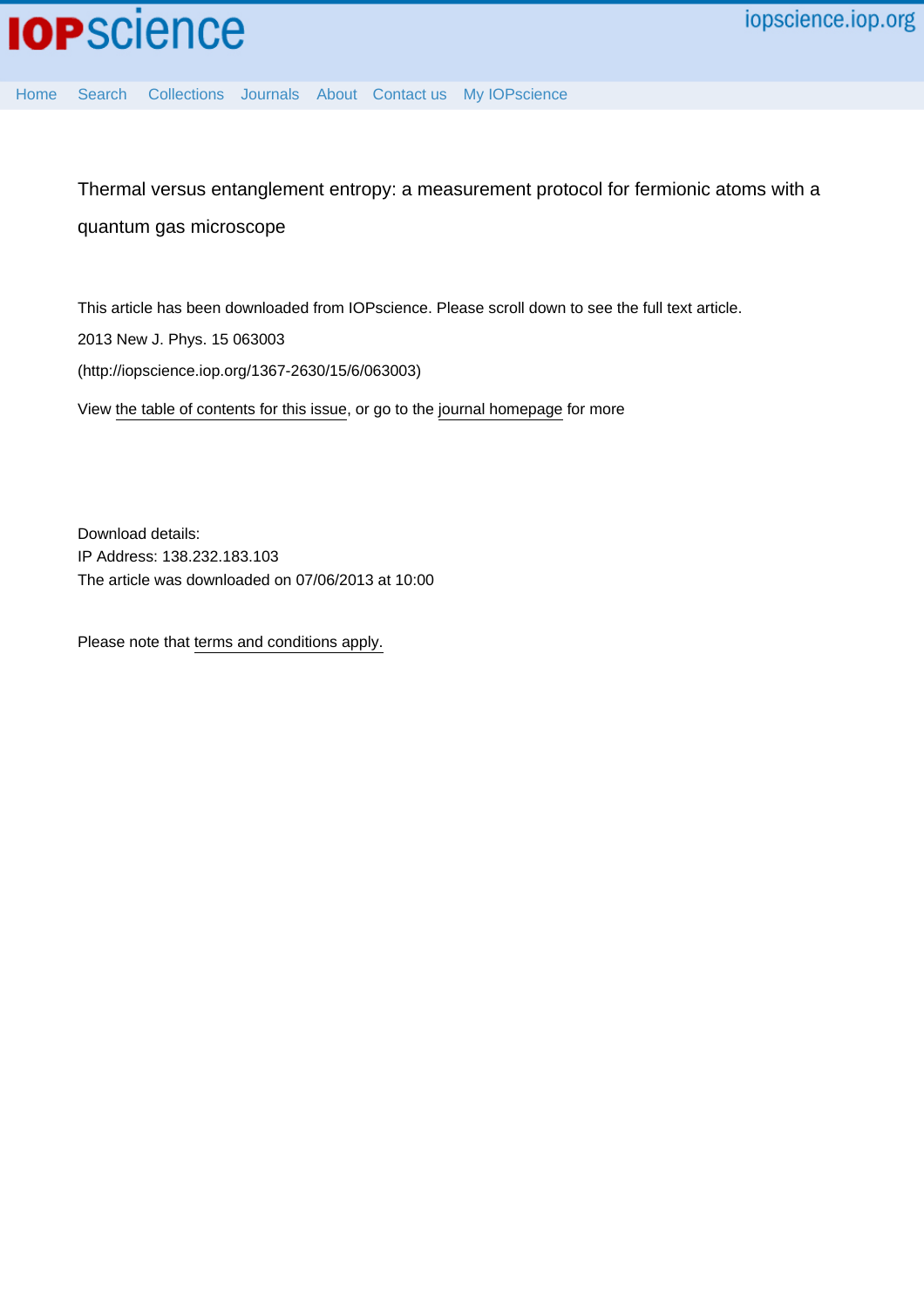# **New Journal of Physics**

The open access journal for physics

# **Thermal versus entanglement entropy: a measurement protocol for fermionic atoms with a quantum gas microscope**

### **Hannes Pichler**1,2,<sup>4</sup> **, Lars Bonnes**<sup>1</sup> **, Andrew J Daley**<sup>3</sup> **, Andreas M Lauchli ¨** <sup>1</sup> **and Peter Zoller**1,<sup>2</sup>

<sup>1</sup> Institute for Theoretical Physics, University of Innsbruck, A-6020 Innsbruck, Austria

<sup>2</sup> Institute for Quantum Optics and Quantum Information of the Austrian Academy of Sciences, A-6020 Innsbruck, Austria <sup>3</sup> Department of Physics and Astronomy, University of Pittsburgh, Pittsburgh, PA 15260, USA E-mail: [hannes.pichler@uibk.ac.at](mailto:hannes.pichler@uibk.ac.at)

*New Journal of Physics* **15** (2013) 063003 (17pp) Received 6 February 2013 Published 6 June 2013 Online at <http://www.njp.org/> doi:10.1088/1367-2630/15/6/063003

**Abstract.** We show how to measure the order-two Renyi entropy of many-body states of spinful fermionic atoms in an optical lattice in equilibrium and nonequilibrium situations. The proposed scheme relies on the possibility to produce and couple two copies of the state under investigation, and to measure the occupation number in a site- and spin-resolved manner, e.g. with a quantum gas microscope. Such a protocol opens the possibility to measure entanglement and test a number of theoretical predictions, such as area laws and their corrections. As an illustration we discuss the interplay between thermal and entanglement entropy for a one dimensional Fermi–Hubbard model at finite temperature, and its possible measurement in an experiment using the present scheme.

<sup>4</sup> Author to whom any correspondence should be addressed.

Content from this work may be used under the terms of the [Creative Commons Attribution 3.0 licence.](http://creativecommons.org/licenses/by/3.0)  $\odot$  $\left($ cc Any further distribution of this work must maintain attribution to the author(s) and the title of the work, journal

citation and DOI.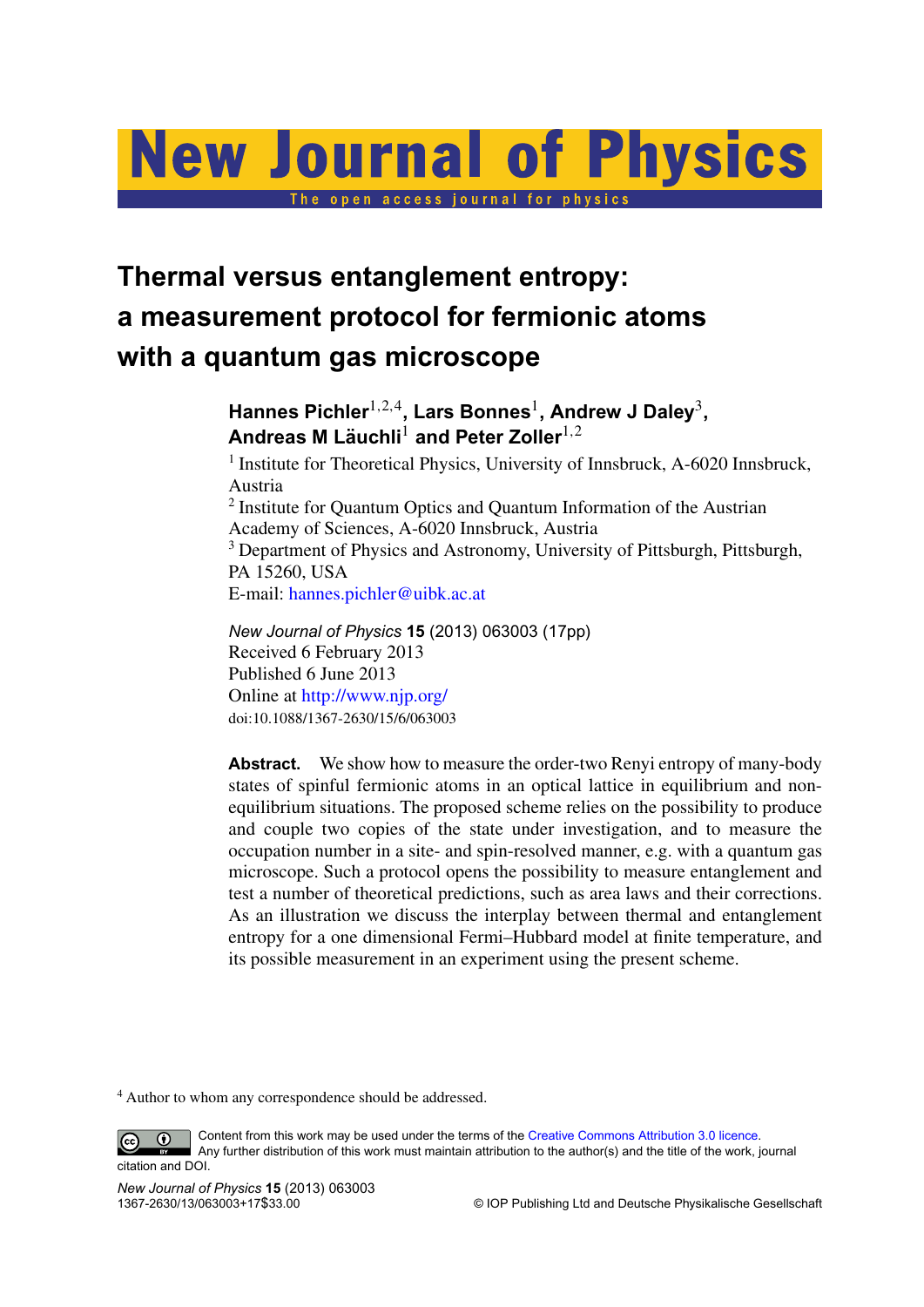**IOP** Institute of Physics **ODEUTSCHE PHYSIKALISCHE GESELLSCHAFT** 

#### **Contents**

| 1. Introduction                                                                                                                               |                |  |  |  |
|-----------------------------------------------------------------------------------------------------------------------------------------------|----------------|--|--|--|
| 2. Measurement protocol for Renyi entropies of fermionic atoms                                                                                |                |  |  |  |
| 2.1. Experimental protocol to measure $\text{Tr}\{\rho_{\pi}^2\} = \text{Tr}\{V_{2}^{\mathcal{R}}\rho \otimes \rho\} \dots \dots \dots \dots$ | $\overline{5}$ |  |  |  |
| 2.2. Justification of the measurement protocol                                                                                                | - 6            |  |  |  |
|                                                                                                                                               | 8 <sup>8</sup> |  |  |  |
| 3. Renyi entropies of a fermionic Hubbard chain                                                                                               |                |  |  |  |
|                                                                                                                                               | <b>10</b>      |  |  |  |
| 3.2. Finite temperature and trap $\ldots \ldots \ldots \ldots \ldots \ldots \ldots \ldots \ldots \ldots$                                      | 11             |  |  |  |
|                                                                                                                                               | 12             |  |  |  |
| 13<br>4. Discussion                                                                                                                           |                |  |  |  |
| <b>Acknowledgments</b>                                                                                                                        |                |  |  |  |
| Appendix A. Details on the proof of the measurement protocol                                                                                  |                |  |  |  |
| <b>Appendix B. Mixtures of copies</b>                                                                                                         |                |  |  |  |
| <b>References</b>                                                                                                                             |                |  |  |  |

#### **1. Introduction**

Quantum degenerate gases, and ultracold atoms in optical lattices in particular, provide a unique framework to study quantum many-body physics  $[1-4]$ . This refers first of all to the possibility of controlling many-body dynamics via external fields, thus allowing one to effectively engineer a wide class of interesting many-particle Hamiltonians, including those for strongly correlated systems [\[5–8\]](#page-16-0). Furthermore, a plethora of new measurement tools are available in atomic setups based on probing atoms with laser light, providing access to physical observables of manybody dynamics, in a way which is unparalleled in a condensed matter context. An outstanding example is the recent development of a 'quantum gas microscope' for atoms in optical lattices, which allows single-atom detection and imaging with resolution of the lattice spacing in singleshot measurements [\[9,](#page-16-0) [10\]](#page-16-0). Given these unique and novel tools the challenge is now to identify new atomic measurement protocols that allow access to new many-particle observables of interest. Below we describe such a protocol, which allows the direct measurement of the Renyi entropies, quantifying uncertainty due to *thermal fluctuations and due to entanglement*, of (spinful) *fermionic* atoms in optical lattices for both equilibrium and non-equilibrium situations. The protocol consists of preparing two identical copies of the many-body systems in onedimensional (1D) or two-dimensional (2D) optical lattices, performing simple single particle operations that are readily implemented in optical lattices, followed by a read out with the quantum gas microscope. While in recent work [\[11\]](#page-16-0) we have discussed such a protocol for bosonic atoms, the fermionic case requires rather different arguments resulting in a different translation table to interpret the measurement results, although—quite remarkably—the basic procedure parallels the case of bosons.

Direct measurement of thermal and entanglement entropy in atomic gases brings fundamental concepts, which so far have been discussed exclusively in a theoretical context, to the laboratory. Examples include the area law scaling that lies at the heart of the success of matrix product states methods [\[12\]](#page-16-0) and logarithmic corrections in critical systems that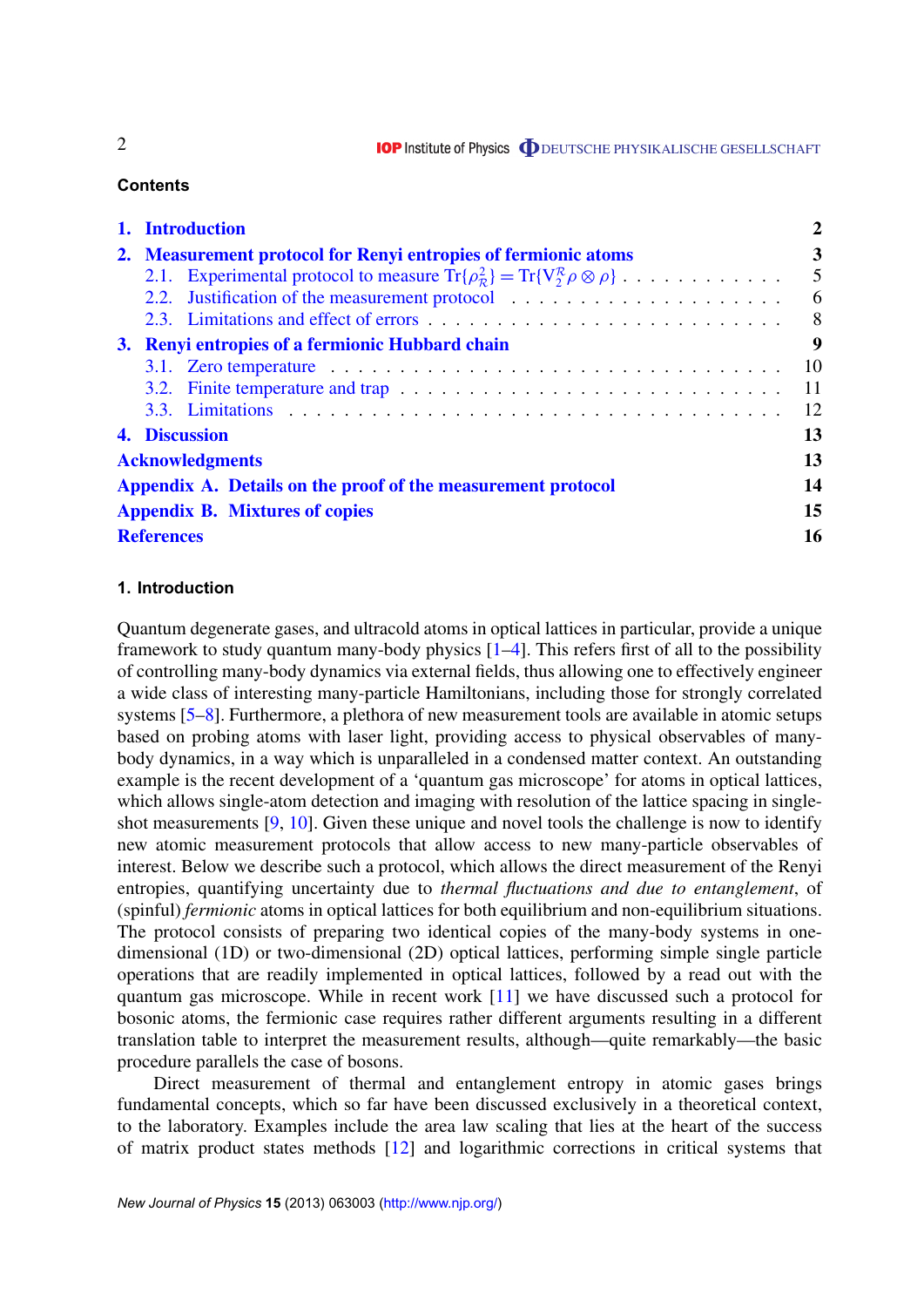<span id="page-3-0"></span>allow us access to properties of the underlying conformal field theory (CFT) [\[13,](#page-16-0) [14\]](#page-16-0). Also, the ability to explore higher dimensions is invaluable as the theoretical understanding of the corrections to the area law is less advanced and has sparked a lot of recent interest in the theory community  $[15-22]$ . Other exciting applications include the possibility to detect topological order [\[23,](#page-16-0) [24\]](#page-16-0) or to monitor the dynamic generation of entanglement in quantum quenches [\[25–28\]](#page-16-0)—which are also relevant to questions concerning thermalization in closed quantum systems [\[29–31\]](#page-16-0)—as already implemented in cold-atom experiments [\[32\]](#page-16-0). An important question in this context will be to ask which amount of the entropy is due to entanglement and what contribution is thermal entropy. This leads into the question as to whether it is possible to access the quantum entangled regime in current experimental setups, at least for small systems.

To address the latter questions, we use quantum Monte Carlo (QMC) calculations to directly access the finite-temperature Renyi entropies for spinful fermions, described by a Hubbard model in one dimension. By comparing the finite-*T* results to ground state density matrix renormalization group (DMRG) calculations, we study the crossover between regimes dominated by quantum entanglement and regimes dominated by thermal entropy for realistic system parameters [\[33\]](#page-16-0). These simulation results allow us to give a critical assessment of when such a measurement could realistically be implemented by addressing the question of limitations of the measurement protocol. In particular, the exponential scaling of the number of single measurements with the entropy in the system sets the boundary in term of temperatures and system sizes, for what will be accessible under realistic circumstances.

#### **2. Measurement protocol for Renyi entropies of fermionic atoms**

We consider a many-body system represented by fermionic atoms in an optical lattice. The state of the system at a given time *t* is described by a density operator  $\rho$ . In the following discussion we leave the specific form of the state open. It can represent a pure state,  $\rho = |\psi\rangle \langle \psi|$ , such as the ground state of a Hamiltonian, a thermal state, or any other (mixed) non-equilibrium state of the fermionic atoms. Our goal is to develop a protocol to measure Renyi entropies both for the total system and for subsystems. For the total system the Renyi entropy of order two is defined by  $S_2(\rho) = -\log Tr{\rho^2}$ , and thus is given in terms of the purity of the density operator  $P_2(\rho) = \text{Tr}\{\rho^2\}$ . For a subsystem R we define a reduced density operator  $\rho_R = \text{Tr}_{\neq R} \{\rho\}$ , and a corresponding Renyi entropy as  $S_2(\rho_R) = -\log \text{Tr} \{\rho_R^2\}$ . The knowledge of both  $S_2(\rho)$  and  $S_2(\rho_R)$ , allows one to quantify the entanglement of the subsystem R with the rest [\[34,](#page-17-0) [35\]](#page-17-0). While, as emphasized above, the following discussion is valid for any quantum state, specific scenarios of experimental interest include monitoring state purity and entanglement entropies in quench dynamics as a function of time, or thermal versus entanglement entropy in thermodynamic equilibrium situations.

The Renyi entropy and the purity are nonlinear functionals of the quantum state and thus not directly observable. However, the purity can be directly obtained by measuring several copies of the same state [\[36\]](#page-17-0). It can be expressed as the expectation value of the *swap operator*  $V_2$  on a system that is prepared in two identical copies in the same quantum state  $\rho$ , that is,  $Tr{\rho^2} = Tr{V_2 \rho \otimes \rho} \equiv \langle V_2 \rangle$ , where the swap operator is defined as  $V_2|\psi_1\rangle \otimes |\psi_2\rangle =$  $|\psi_2\rangle \otimes |\psi_1\rangle$ . Similarly, the purity of the reduced density operator of a subsystem R is given by the expectation value of the operator  $V_2^R$  that swaps the quantum states just in the part  $R$ , that is  $\text{Tr}\{\rho_R^2\} = \text{Tr}\{V_2^R \rho \otimes \rho\} \equiv \langle V_2^R \rangle$ . A measurement of the Renyi entropies  $S_2(\rho)$  and  $S_2(\rho_R)$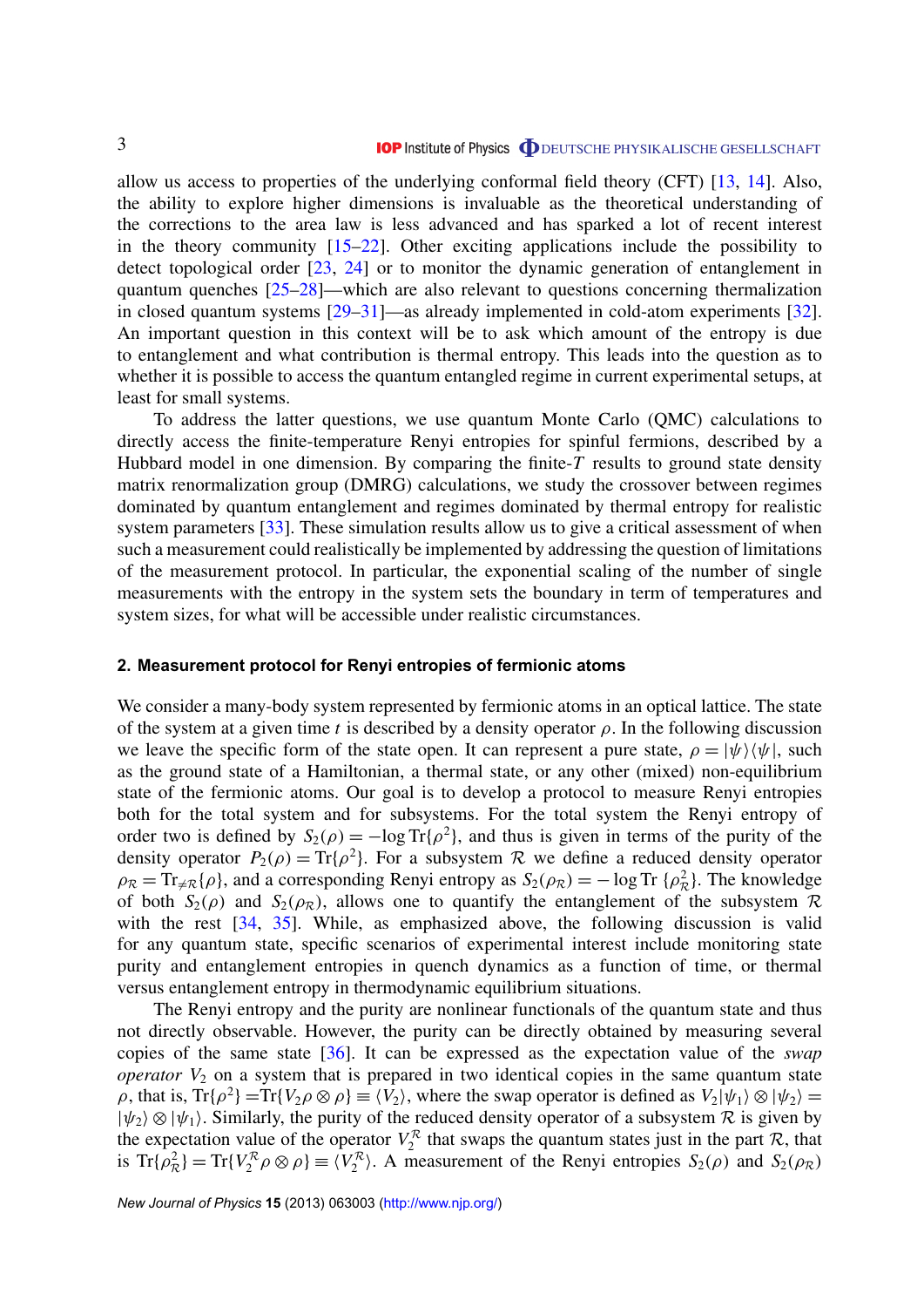<span id="page-4-0"></span>

**Figure 1.** The three steps in the measurement protocol of second Renyi entropy for spinful fermions in a 2D optical lattice. (a) First, two copies of the manybody state are produced. (b) Then the barrier between the copies is lowered such that atoms can tunnel from each mode to its copy to realize a beam splitter operation between the copies (see equation [\(2\)](#page-5-0)). (c) Finally, the fermion number is measured site- and spin-resolved in both copies with a quantum microscope. Here we show a typical outcome of a single measurement run, where on each site one finds either no atom, an atom with spin up, an atom with spin down or both spins on one site. In this example, according to table [1](#page-6-0) the measurement outcome for the swap operator on the whole system is +1, while the result for the reduced set of modes that are enclosed by the dashed line is −1. Simultaneously one also obtains measurement results for all other subsets. For example the outcome for the swap operator on the spin up modes is  $-1$ .

of fermionic atoms in optical lattices thus reduces to (i) the ability to prepare two identical copies of the atomic system, and (ii) the development of a protocol to measure  $\langle V_2 \rangle$  and  $\langle V_2^R \rangle$ by simple operations and read out in an optical lattice on the two copies, in a way that can be readily implemented with high fidelity in present experiments. While the first aspect is primarily an experimental question, we will focus in the following on the protocol to realize the measurement of the swap operation (ii) and interpretation of measurement results of a quantum gas microscope to determine  $\langle V_2 \rangle$  and  $\langle V_2^R \rangle$ . We comment on the assumption of identical copies (i) at the end of this section.

To be more specific, we consider spin-1/2 fermions in an optical lattice, in a setup illustrated for two 2D lattices representing the two copies in figure 1. We define a basis of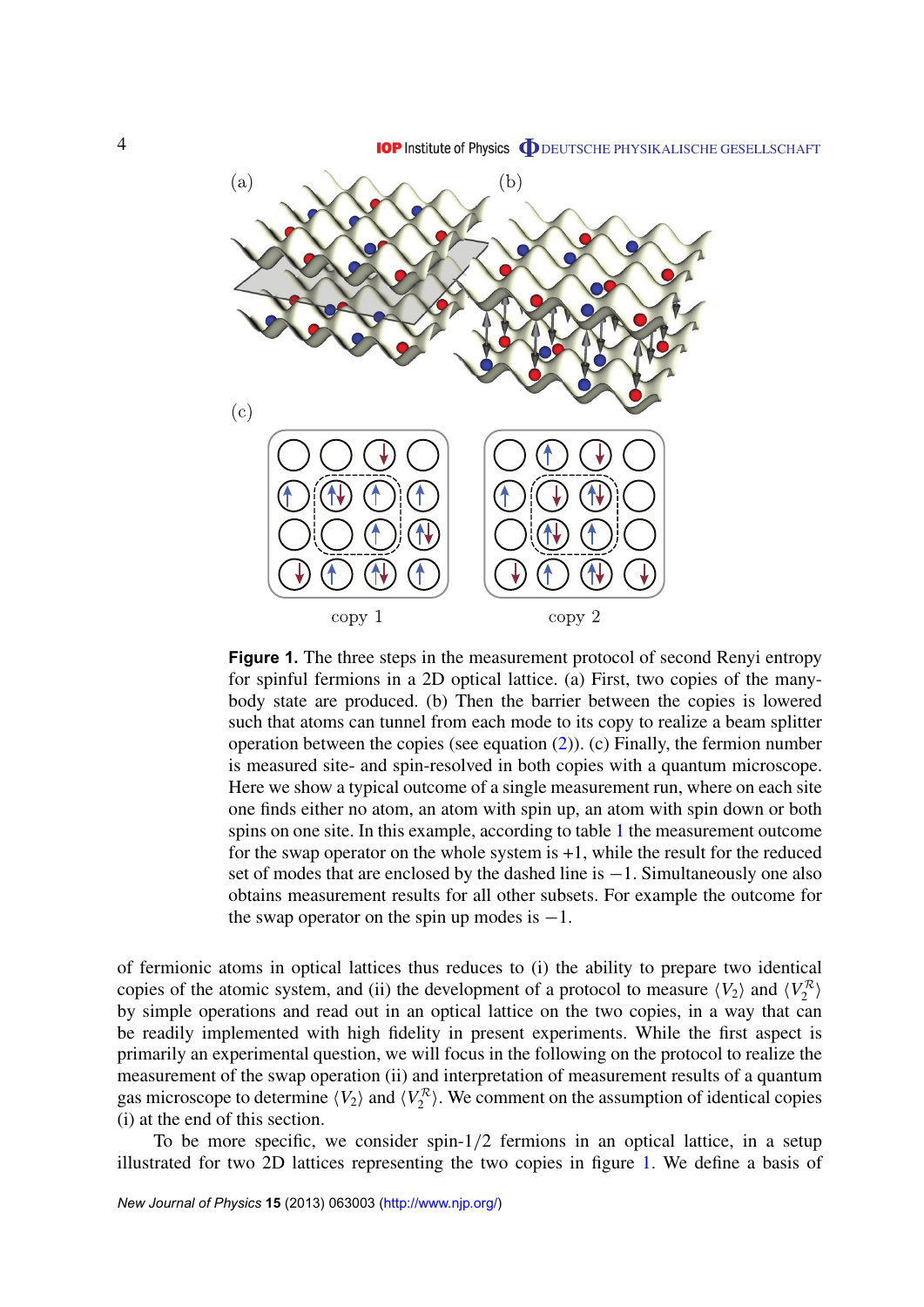<span id="page-5-0"></span>Fock states for the two copies of the system

$$
|\mathbf{n}, \mathbf{m}\rangle \equiv \prod_{(i,\sigma)} \left(a_{i,\sigma}^{\dagger}\right)^{n_{i,\sigma}} \prod_{(j,\sigma)} \left(b_{j,\sigma}^{\dagger}\right)^{m_{j,\sigma}} |\text{vac}\rangle, \tag{1}
$$

where  $a_{i,\sigma}^{\dagger}$  and  $b_{i,\sigma}^{\dagger}$  denote the creation operations for fermionic atoms on lattice site *i* and spin  $\sigma = \pm 1/2$  in the first and second system (copy), respectively, and where the **n** =  ${n_1, \gamma, n_1, \ldots}$  and  $\mathbf{m} = {m_1, \gamma, m_1, \ldots}$  are the occupation numbers of the two systems. The swap operator  $V_2$  acts on these states as  $V_2|\mathbf{n}, \mathbf{m}\rangle = |\mathbf{m}, \mathbf{n}\rangle$ , which interchanges the configurations **n** and **m**. For bosons this swap operation amounts to the interchange  $a_{i,\sigma}^{\dagger} \leftrightarrow b_{i,\sigma}^{\dagger}$ . Daley *et al* [\[11\]](#page-16-0) have shown that a measurement of this is readily implemented in an optical lattice by turning on tunneling between corresponding lattice sites of the two copies, and reading out lattice occupation of the first copy (modulo 2) with the quantum gas microscope. However, for fermions applying  $V_2$  is *not* equivalent to exchanging  $a_{i,\sigma}^{\dagger} \leftrightarrow b_{i,\sigma}^{\dagger}$ , since there is an ordering problem, i.e. one must keep track of the fermionic signs. In the following we will present this protocol for fermions. We will present our results first in the form of an experimental *recipe* in section 2.1, and give the formal proof in section [2.2](#page-6-0) and appendix [A.](#page-13-0) In section [2.3](#page-8-0) will analyze limitations and scaling of errors in these measurements.

## 2.1. Experimental protocol to measure  $\text{Tr}\{\rho^2_R\} = \text{Tr}\{V^{\mathcal{R}}_2 \rho \otimes \rho\}$

The expectation value of  $V_2^R$  is obtained by averaging over a series of single measurements, where each single measurement proceeds in three steps as illustrated in figure [1.](#page-4-0)

- (i) Initially two identical copies of the same (non-) equilibrium state are prepared [\[37\]](#page-17-0). With optical lattices this can be performed in two parallel 1D tubes or two neighboring 2D planes that are completely decoupled (cf figure  $1(a)$  $1(a)$ ).
- (ii) At a given time *t* the lattice depth within each copy is suddenly ramped up to freeze the atomic configuration by suppressing tunneling (atomic limit). Simultaneously, all interactions (e.g. between different spins) are turned off, e.g. by using magnetic or optical Feshbach resonances [\[38,](#page-17-0) [39\]](#page-17-0). Alternatively the protocol can be executed on a timescale where the effects of interactions are negligible. Note that during this step the entanglement and the overall entropy does not change.

We then lower the barrier between the two copies to allow tunneling between each site and its copy with an amplitude  $J_{ab}$  for a fixed time  $\tau_{ab} = \pi/(4J_{ab})$  (cf figure [1\(](#page-4-0)b)). This can be accomplished with the use of an optical superlattice  $[40]$ . With this operation we implement the beam splitter  $U_2$  that maps

$$
U_2: a_{i,\sigma} \to \frac{1}{\sqrt{2}}(a_{i,\sigma} + b_{i,\sigma}); b_{i,\sigma} \to \frac{1}{\sqrt{2}}(b_{i,\sigma} - a_{i,\sigma}),
$$
\n(2)

where  $a_{i,\sigma}$  denotes the annihilation operator at site *i* with spin  $\sigma$  and  $b_{i,\sigma}$  denotes the annihilation operator in the corresponding mode in the second copy of the system<sup>5</sup>.

<sup>&</sup>lt;sup>5</sup> To strictly realize (2) one needs additional phase shifts. They can be obtained by shifting the energies of the two copies relative to each other in an additional step, e.g. using a superlattice. However, due to the particle number superselection rule (see appendix [A\)](#page-13-0) these phase shifts do not affect the final measurement result, and are not necessary for the present protocol.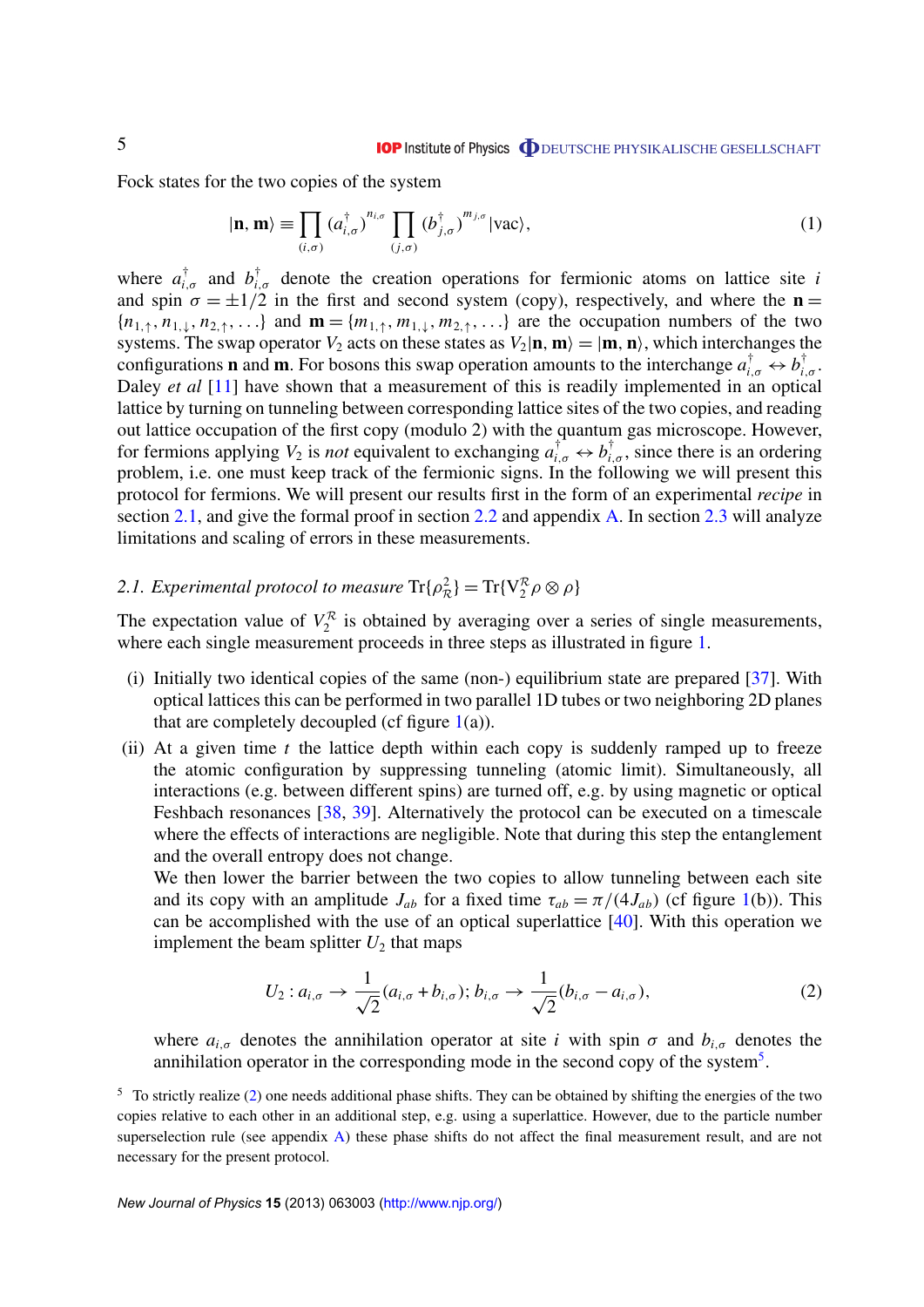| $N^{\mathcal{R}}_{\text{tot}}$ | $N_{\rm tot}^{\mathcal{R}}/2$ | $N_1^{\mathcal{R}}$ | Result for $V_2^{\mathcal{R}}$ |
|--------------------------------|-------------------------------|---------------------|--------------------------------|
| Even                           | Even Even                     |                     |                                |
| Even                           | Even                          | <b>Odd</b>          | $-1$                           |
| Even                           | Odd -                         | Even                | $-1$                           |
| Even                           | <b>Odd</b>                    | Odd                 | L                              |
| Odd                            |                               |                     | $\Omega$                       |

<span id="page-6-0"></span>**Table 1.** Rules determining the measurement outcome for fermions. For a derivation see section 2.2.

(iii) Finally we measure site- and spin-resolved the occupation numbers using a quantum gas microscope [\[9,](#page-16-0) [10\]](#page-16-0). We denote the measurement results in copy one by  $n_{i,\sigma}^{(1)}$  and in copy two by  $n_{i,\sigma}^{(2)}$ . In the case of fermions this number is either zero or one due to the Pauli principle, but also for bosons it suffices to determine the parity of the occupation number. The difference between bosons and fermions consists of how the measured occupation numbers relate to the measured value of the operators  $V_2^R$ .

*Bosons.* If one finds an even (odd) number of bosons on the modes belonging to  $\mathcal R$  of copy one, then the measurement outcome for  $V_2^R$  is plus (minus) one [\[11\]](#page-16-0).

*Fermions.* For fermions the measurement outcome of the operator  $V_2^R$  depends on the total number of fermions in both copies of the modes belonging to  $\mathcal{R}$ , which we denote by  $N_{\text{tot}}^{\mathcal{R}} =$  $\sum_{(i,\sigma)\in\mathcal{R}} n_{i,\sigma}^{(1)} + n_{i,\sigma}^{(2)}$ , and on the number of atoms on copy one of the modes belonging to R, denoted by  $N_1^R = \sum_{(i,\sigma)\in \mathcal{R}} n_{i,\sigma}^{(1)}$ . The corresponding measurement result for  $V_2^R$  can be read off from table 1.

To determine the expectation value of  $V_2^R$ , and thus the purity of the corresponding reduced density operator, one has to repeat the whole measurement procedure and average over the outcomes. Since all the swap operators for different subsets  $\mathcal{R}$  commute ( $[V_2^{\mathcal{R}}, V_2^{\mathcal{R}}] = 0$ ), it is in principle possible to measure all of them at once. In fact in each single run one obtains a measurement result for all possible subsets.

#### *2.2. Justification of the measurement protocol*

Here we show that the above protocol implements a measurement of the swap operator and thus the Renyi entropy. We give the proof for  $V_2$  and at the end comment on  $V_2^R$ .

As we noted above, the swap operator  $V_2$  acts on the Fock states according to  $V_2|\mathbf{n}, \mathbf{m}\rangle =$  $|\mathbf{m}, \mathbf{n}\rangle$ . In the bosonic case it is simply given by the operator which interchanges  $a_i^{\dagger} \leftrightarrow b_i^{\dagger}$  $\int_i^{\tau}$ , since the order of the creation operators does not matter for bosons. However for fermions applying *V*<sub>2</sub> is *not* equivalent to exchanging  $a_i^{\dagger} \leftrightarrow b_i^{\dagger}$  $\bar{i}$ , since such an operation performs the mapping  $|\mathbf{n}, \mathbf{m}\rangle \rightarrow (-1)^{\sum_{i,j} n_i m_j} |\mathbf{m}, \mathbf{n}\rangle.$ 

From the Fock-basis one can easily construct the eigenbasis of  $V_2$ . The eigenspace with eigenvalue +1 is spanned by vectors  $|\psi_{n,m}^{\dagger}\rangle$  which are of the form  $|\psi_{n,n}^{\dagger}\rangle = |n, n\rangle$ , and  $|\psi_{n,m}^{\dagger}\rangle =$  $\frac{1}{\sqrt{2}}$  $\overline{z}$ (|**n**, **m**) + |**m**, **n**)) for **n**  $\neq$  **m**. The eigenspace with eigenvalue −1 is spanned by the vectors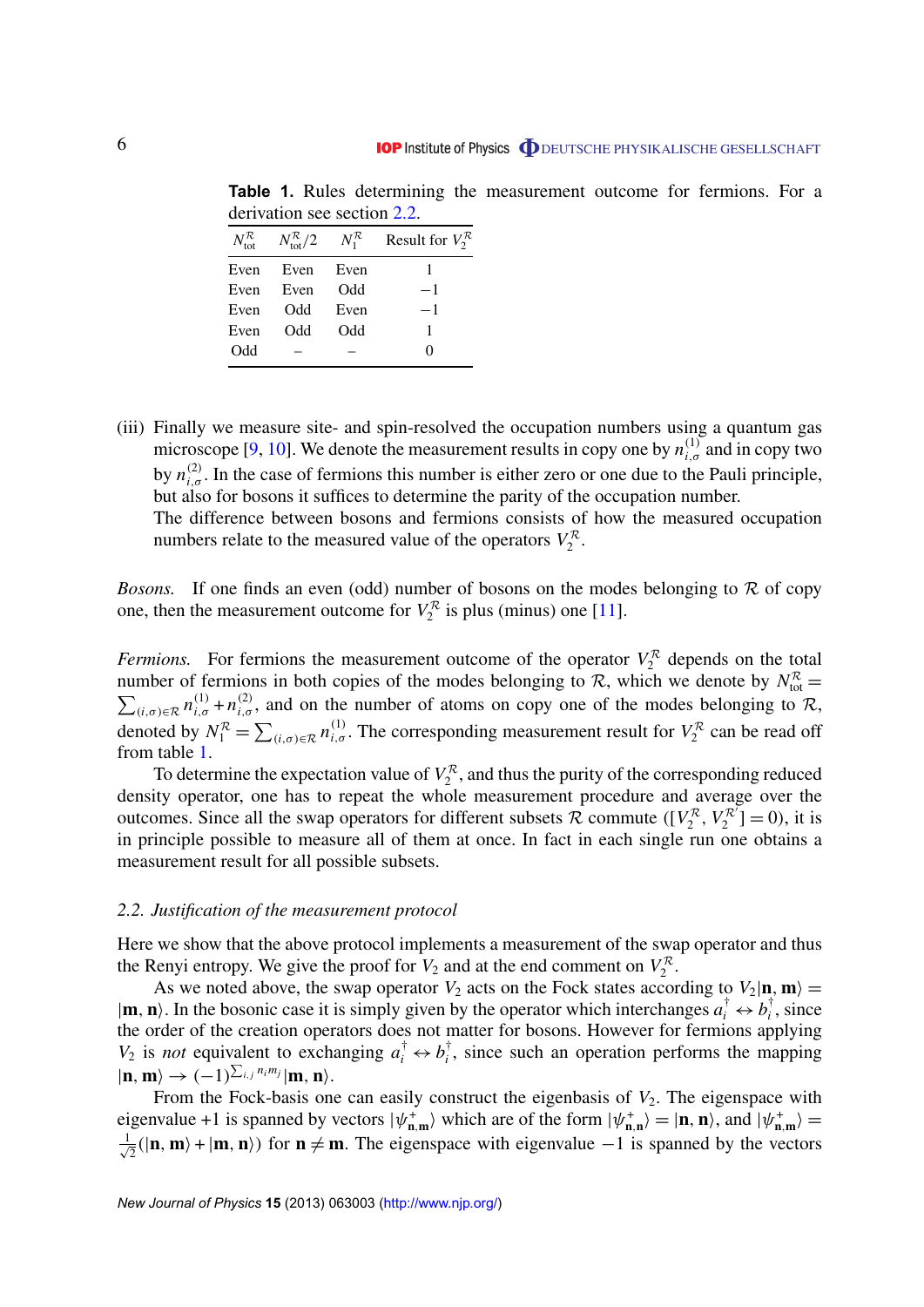$|\psi_{\mathbf{n},\mathbf{m}}^{-}\rangle = \frac{1}{\sqrt{2}}$  $\overline{z}$ (|**n**, **m**) − |**m**, **n**)). Under the beam-splitter operation equation [\(2\)](#page-5-0) the eigenstates of *V*<sup>2</sup> transform into a superposition of states in the occupation number basis according to

$$
U_2|\psi_{\mathbf{n},\mathbf{m}}^{\pm}\rangle = \sum_{\mathbf{k}} c_{\mathbf{k};\mathbf{n},\mathbf{m}}^{\pm} |\mathbf{k},\mathbf{n}+\mathbf{m}-\mathbf{k}\rangle.
$$
 (3)

The coefficients  $c_{\mathbf{k};\mathbf{n},\mathbf{m}}^{\pm}$  depend on whether we are considering bosons or fermions. We discuss the two cases separately.

*Bosons*. The coefficients in equation (3) are given by

$$
c_{\mathbf{k};\mathbf{n},\mathbf{m}}^{\pm} = \left(1 \pm (-1)^{\sum_j k_j}\right) d_{\mathbf{k};\mathbf{n},\mathbf{m}},\tag{4}
$$

where  $d_{\mathbf{k};\mathbf{n},\mathbf{m}}$  is a numerical factor which is irrelevant for the following discussion. From equations (3) and (4) we see that the beam splitter operation transforms the symmetric states  $|\psi_{n,m}^{\dagger}\rangle$ , that is the eigenspace with eigenvalue +1 into the space with an even number of atoms in the first copy, since all coefficients for states with an odd number of atoms in copy one,  $\sum_i k_i$ , vanish after the application of the beam splitter. Similarly the eigenspace with eigenvalue −1 is transformed into the space with an odd number of atoms in the first copy.

*Fermions.* We find for fermions

$$
c_{\mathbf{k};\mathbf{n},\mathbf{m}}^{\pm} = \left(1 \pm (-1)^{\sum_j k_j + \sum_{i,j} n_i m_j}\right) e_{\mathbf{k};\mathbf{n},\mathbf{m}},\tag{5}
$$

where  $e_{k;n,m}$ , as for bosons, is a numerical factor which is irrelevant for our purpose. The main difference to the bosonic case is the dependence on the parity of the term  $\sum_{i,j} n_i m_j$  in the exponent. If this term is even, the situation is the same as for bosons, and the symmetric states are mapped onto states with an even number of particles in copy one, while antisymmetric states are mapped onto states where this number is odd. However if  $\sum_{i,j} n_i m_j$  is odd, the situation is reversed. Unfortunately, there is no way of determining the parity of  $\sum_{i,j} n_i m_j$  after the beam splitter operation has been applied. One only has access to the values of  $k_i$  and  $n_i + m_i$ , that is the number of particles in the modes of copy one after the beam splitter, and the total number of atoms in both copies of each mode (which is the same before and after the beam splitter operation). However, we will show in the following that this is sufficient information to proceed. The basic idea is the following.

- (i) Firstly, consider only the eigenstates  $|\psi_{n,m}^{\pm}\rangle$  with  $\sum_{i} n_i = \sum_{i} m_i \equiv N$ , that is with an equal number of atoms in the two systems (before the beam splitter operation is applied). For these eigenstates the parity of  $\sum_{i,j} n_i m_j = N^2$  can be determined from the knowledge of the total number of atoms  $N_{\text{tot}} = 2N$ , which can be accessed from the occupation number measurement in the final step of our protocol. If *N* is even, then  $N^2$  is even as well, and as in the bosonic case, the (anti-) symmetric states are mapped onto the space with (odd) even number of particles in copy one. On the other hand, if  $N$  is odd, then also  $N^2$  is odd, and the situation is reversed, the (anti-) symmetric states are mapped onto the space with (even) odd number of particles in copy one. This is reflected in the rules presented in table [1.](#page-6-0)
- (ii) Secondly, consider only the eigenstates  $|\psi_{n,m}^{\pm}\rangle$  with  $\sum_i n_i \neq \sum_i m_i$ . Then the total number of fermions  $N_{\text{tot}}$  is not enough to determine the parity of  $\sum_{i,j} n_i m_j$ . Thus, when assigning a measurement outcome according to table [1,](#page-6-0) there are some pairs (**n**, **m**) where one incorrectly assigns a measurement result of +1 to the state  $|\psi_{n,m}^- \rangle$  and a value of −1 to the corresponding state  $|\psi_{n,m}^{\dagger}\rangle$ . However, for product states constrained by a particle number superselection rule  $[41]$  it is readily shown (see appendix [A\)](#page-13-0) that the probability of finding the system in the symmetric state  $|\psi_{n,m}^+\rangle$  is the same as the probability of finding it in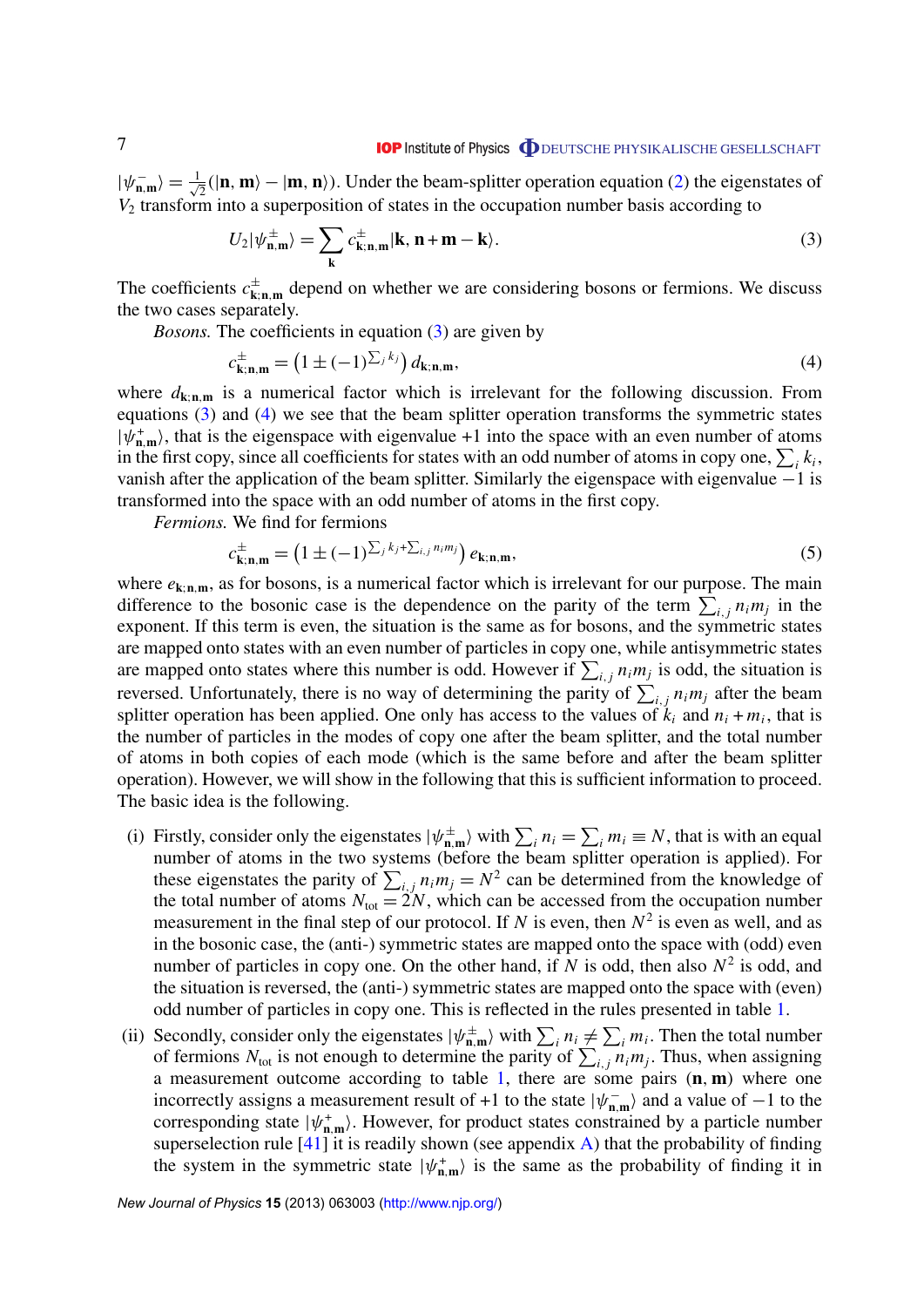<span id="page-8-0"></span>the corresponding antisymmetric state  $|\psi_{n,m}^- \rangle$ , if  $\sum_i n_i \neq \sum_i m_i$ . Therefore these instances average to zero and the error is irrelevant for the average value. Furthermore, if the total number of atoms  $N_{\text{tot}}$  is odd, then one can be sure that  $\sum_i n_i \neq \sum_i m_i$ , and assign a measurement value of zero right away, as suggested in table [1.](#page-6-0) A more formal and detailed proof of these points can be found in appendix [A.](#page-13-0) In contrast to the bosonic case [\[11\]](#page-16-0), the above arguments cannot be generalized in a straightforward way to higher order Renyi entropies for fermions.

If one is interested in the purity of the reduced density operator of a subset of modes  $\mathcal{R}$ , that is in the measurement of  $V_2^R$ , the discussion is completely analogous. Note that, since the beam splitter is unitary and the beam splitting operations for different modes commute, it is irrelevant whether or not one performs the beam splitter operation also on modes not belonging to  $\mathcal R$ . Thus in practice one can perform always the full beam splitter  $U_2$  on each pair of modes, and determine the number of atoms and the corresponding measurement result for  $V_2^R$  in each subdivision  $R$  simultaneously.

#### *2.3. Limitations and effect of errors*

The main limitation of the proposed measurement scheme is that the number of single measurements necessary to determine the entropy with a certain statistical accuracy can become large. This number can be estimated as follows. Each single measurement gives, according to table [1](#page-6-0) either  $\pm 1$  or 0. Their mean value determines  $\langle V_2^R \rangle = \text{Tr} \{ \rho_R^2 \}$ . The variance of the measurement outcomes can be expressed as  $(\Delta V_2^R)^2 = \langle \tilde{P}_{even} \rangle - \langle V_2^R \rangle^2$ , where  $P_{even}$  is the projector on the sector with even total number of particles in the two copies. It is easily shown for product states of two copies, both constrained by a particle number superselection rule, that  $1/2 \leq P_{even} \leq 1$ . To determine the expectation value of  $V_2^R$  and thus the purity with a certain statistical accuracy  $\sigma_V$ , one needs a number of measurements  $\#_V$  that is given by  $\#_V \sigma_V^2 = \langle P_{\text{even}} \rangle / \langle V_2^R \rangle^2 - 1$ . For highly mixed states this number diverges as  $\#_V \sigma_V^2 \sim 1/\text{Tr}\{\rho^2\}$ . This results in an exponential scaling of the required number of measurements with the Renyi entropy. To determine the entropy with a relative statistical uncertainty of  $\sigma_s$  one needs  $\#_S$ measurements with  $\#_S \sigma_S^2 = \frac{1}{S^2}$  $\frac{1}{S_2^2}$  ( $\langle P_{\text{even}} \rangle e^{2S_2} - 1$ ) ~  $e^{2S_2 - 2 \log S_2}$ . We note that all known schemes to measure entropy based on multiple copies  $[11, 36, 42]$  $[11, 36, 42]$  $[11, 36, 42]$  $[11, 36, 42]$  $[11, 36, 42]$  suffer from this limitation.

Since the (parity of the) number of atoms on each site enters crucially in the measurement result, errors in the measurement of this numbers are a major error source in an experiment. Their effect is most easily outlined in the measurement scheme for bosons, but the discussion can be carried out analogously for fermions. In an ideal experimental implementation the system state determines the probability  $p_{\pm}$  of finding an eigenvalue plus or minus one, such that  $\langle V_2 \rangle = p_+ - p_-$ . Suppose that with a probability  $\epsilon$  the quantum gas microscope incorrectly measures an even (odd) number of particles on a certain site, when there is actually an odd (even) number of atoms. Assuming that such errors occur in an uncorrelated fashion and with the same probability on the *M* sites that are measured, the experimentally determined expectation value  $\langle V_2 \rangle_\epsilon$  is reduced compared to the actual one by  $\langle V_2 \rangle_\epsilon = \langle V_2 \rangle (1 - 2\epsilon)^M$ . Thus the measured entropy  $S_{2,\epsilon}(\rho)$  is just the sum of the actual entropy of the system  $S_2(\rho)$  and a contribution from the quantum gas microscope  $S_{\text{microscope}} = -M \log(1 - 2\epsilon)$ , where the contribution of the quantum gas microscope is extensive in the size of the measured (sub)system. Thus, the measured purity (entropy) is always smaller (larger) than the actual one.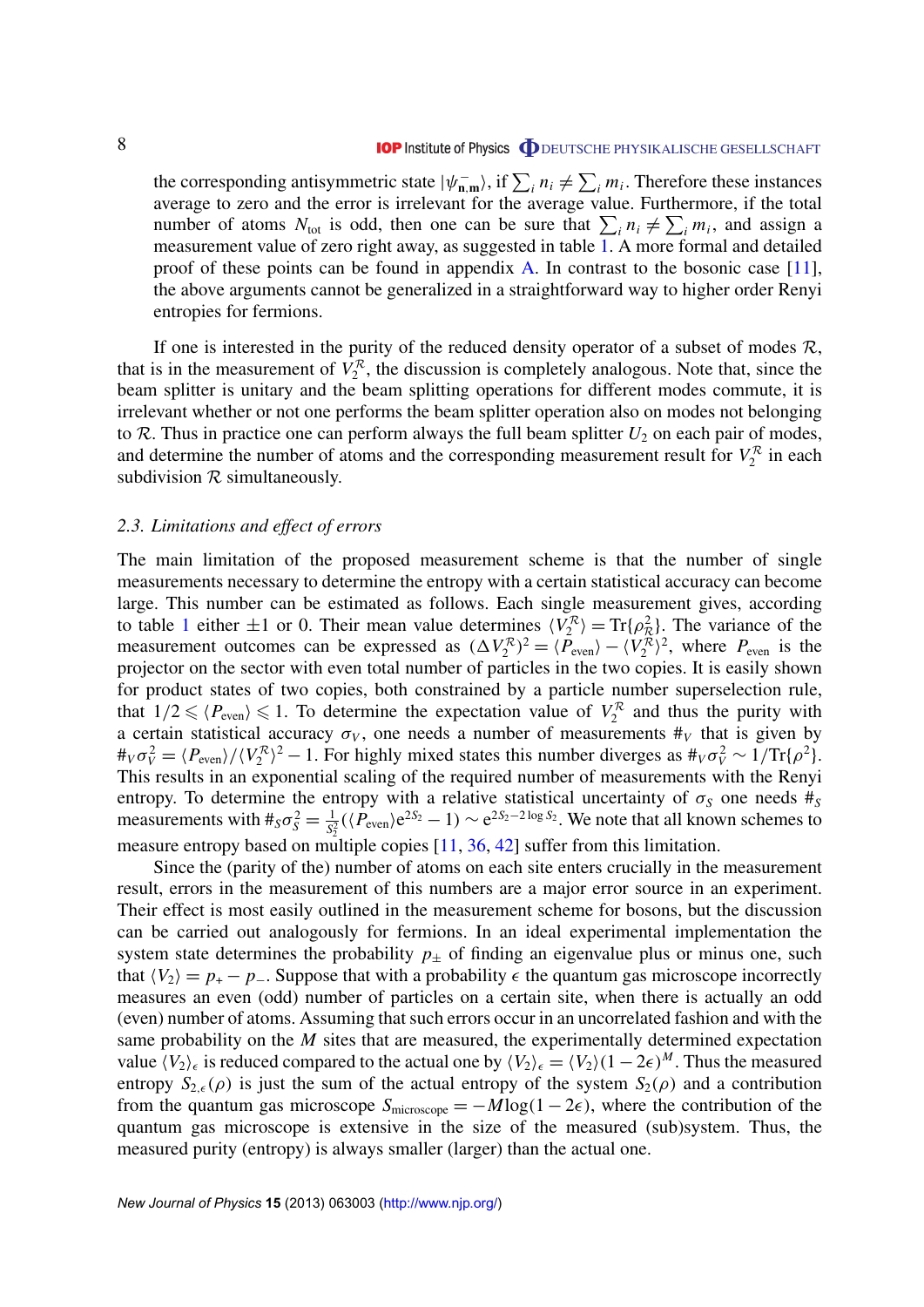<span id="page-9-0"></span>A general assumption [\[43\]](#page-17-0) underlying the protocol is the preparation of two perfect copies  $\rho \otimes \rho$ . Even though our protocol does not provide a direct means to check this assumption, it can strengthen it *a posteriori*, e.g. if the two copies are close to a pure state. Then the measured expectation value is one if the state in both copies is the same. Also, one can relax the assumption of having completely uncorrelated copies and allow for classical correlations between them, such that the total density operator is of the form  $\rho_{\text{tot}} = \sum_i p_i \rho_i \otimes \rho_i$ , and still obtain useful information from the described measurement protocol as outlined in appendix [B.](#page-15-0) On the other hand, one might be interested in the overlap of two states that are different from the outset. By preparing the two states in the form  $\rho_1 \otimes \rho_2$ , this protocol gives access to  $\text{Tr}\{\rho_1 \rho_2\} = \text{Tr}\{V_2 \rho_1 \otimes \rho_2\}.$ 

#### **3. Renyi entropies of a fermionic Hubbard chain**

The protocol to measure Renyi entropies for fermionic systems described in the previous section provides a novel tool to access in experiments fundamental properties of many-body systems related to entanglement and thermal entropy. One of the important results quantum information theory has brought to the field of quantum many-body systems is the finding that ground states of local Hamiltonians typically exhibit an entropic area law *S* ∼ α∂ *A*, where ∂ *A* denotes the perimeter of the boundary delimiting the two complementary subregions *A* and *B* [\[44\]](#page-17-0). In the particular case of 1D critical systems admitting a CFT description, the area-law picks up an (additive) logarithmic correction, whose prefactor solely depends on the central charge *c* of the CFT. These are very important theoretical results underlying the success of matrix- and tensor network based numerical and conceptional methods, and have furthermore deep connections to quantum field theory, string theory and black hole physics. It is therefore highly desirable to test these theoretical predictions in actual experiments, enabled through the experimental protocols introduced in previous [\[11,](#page-16-0) [36,](#page-17-0) [42\]](#page-17-0) and the present work.

In this section we illustrate this for the example of the Fermi–Hubbard model in one dimension, as it is the simplest model of interacting fermions that can be realized with cold fermionic atoms in an optical lattice. In terms of creation  $(a_{i,\sigma}^{\dagger})$ , annihilation  $(a_{i,\sigma})$  and counting operators  $(n_{i,\sigma} = a_{i,\sigma}^{\dagger} a_{i,\sigma})$  the Fermi–Hubbard Hamiltonian for a 1D lattice with *L* sites is given by

$$
H = -t_{\rm F} \sum_{\sigma = \uparrow, \downarrow} \sum_{i=1}^{L-1} (a_{i,\sigma}^{\dagger} a_{i+1,\sigma} + \text{h.c.}) + U \sum_{i=1}^{L} n_{i,\uparrow} n_{i,\downarrow}, \tag{6}
$$

where  $t_F$  denotes the hopping amplitude between neighboring sites and  $U$  the onsite interaction energy. The model is exactly solvable via the Bethe ansatz [\[45,](#page-17-0) [46\]](#page-17-0) and the phase diagram exhibits a metallic two-channel Luttinger liquid ground state at generic fillings for all interactions  $U \ge 0$  [\[46,](#page-17-0) [47\]](#page-17-0). At half filling and  $U > 0$  the charge degrees of freedom are gapped and a Mott insulator appears.

Here, we use a generalized directed loop algorithm within the stochastic series expansion framework [\[48–50\]](#page-17-0) to access the thermal Renyi entropies following a measurement scheme based on the dynamic update of the world line topologies presented in [\[21\]](#page-16-0). Large blocks are built up consecutively using the *increment trick* [\[51\]](#page-17-0) that allows for an efficient update in replica space.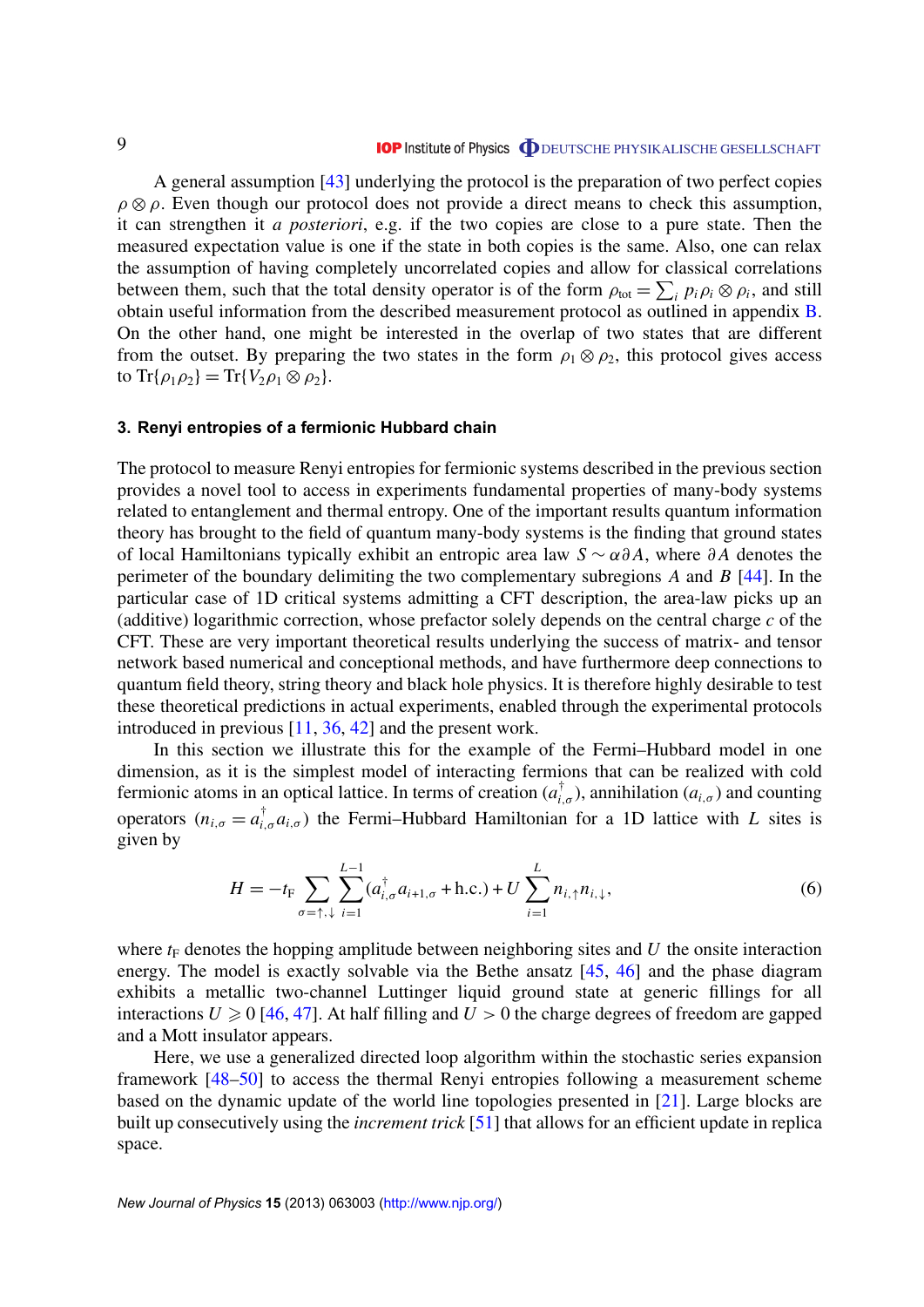<span id="page-10-0"></span>

**Figure 2.** The upper left (right) panel shows the second Renyi entropy  $S_2$  for the half-filled (quarter-filled) Hubbard model as a function of the chord distance  $l'$  $V_A$  for  $L = 48$  and  $U/t_F = 8$  obtained using DMRG. The lower panel displays the same entropy data as a function of  $\log l$ <sup>'</sup>  $\alpha_A^{\prime}$ , where  $l_A^{\prime}$  $\alpha_A'$  is the chord length of block *A*. Here, we show DMRG data for systems up to  $L = 96$ . The slope of  $S_2$ is given by *c*/8 (see equation [\(7\)](#page-11-0)) and the blue and green lines are guides to the eye corresponding to  $c = 1$  and 2 respectively.

In the following we quantify the ground-state entanglement as well as the thermal Renyi entropy that one would obtain with the proposed protocol for realistic experimental system sizes. We show to what extent quantum entanglement can be accessed through a measurement of *S*<sup>2</sup> for system sizes and temperatures available in an experiment. A systematic study of the crossover between entanglement and thermal entropy is presented in [\[33\]](#page-16-0).

#### *3.1. Zero temperature*

Let us start by looking at the Hubbard chain at zero temperature. Figure 2 shows the  $n = 2$  Renyi profiles for bipartitions  $A \cup B$  with block sizes  $l_A$  obtained using DMRG for chains with  $L = 48$ sites, both for half ( $n_{\uparrow} = n_{\downarrow} = 1/2$ ) and quarter filling ( $n_{\uparrow} = n_{\downarrow} = 1/4$ ). A prominent feature of the Renyi profiles for finite system sizes is that they exhibit characteristic oscillation associated with the Fermi-momentum  $k_F$ , giving rise to two (four) branches at half (quarter) filling. Further, one clearly identifies the envelope carrying the logarithmic corrections to the area law.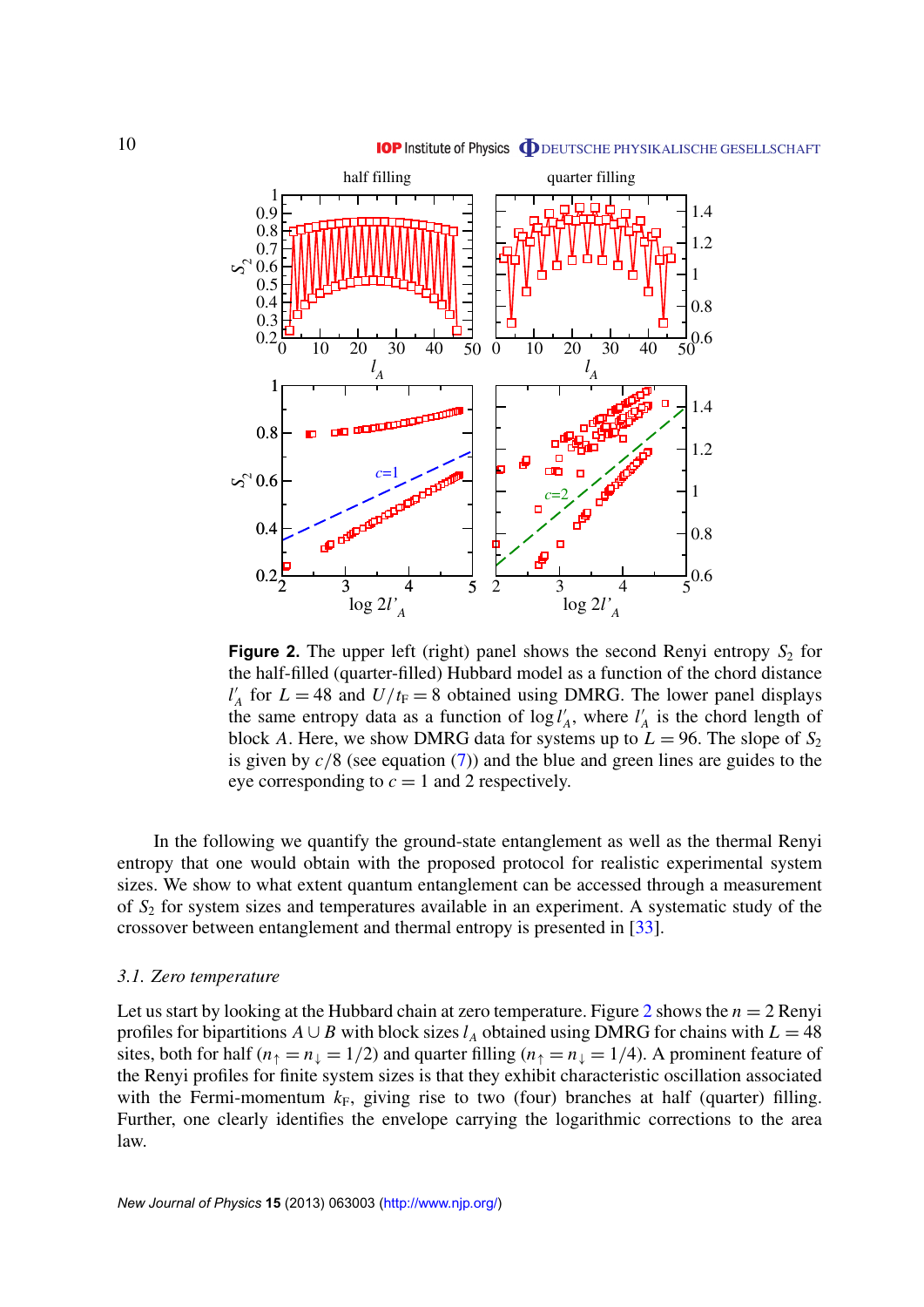<span id="page-11-0"></span>

**Figure 3.** Renyi profile for a Hubbard chain in the presence of a trapping potential with  $V(i) = (i - L/2)^2/20 - 6$  and  $U/t_F = 6$ . The green crosses correspond the ground-state of the system obtained from DMRG with 18 particles whereas the finite-temperature results are obtained from QMC using grand-canonical simulations with an average particle number coinciding to the  $T = 0$  DMRG calculations. A density profile for different temperatures is shown in the inset.

These features are well understood via the underlying CFT [\[52–55\]](#page-17-0), from which the Renyi profiles are obtained to be

$$
S_n(A) = \frac{c}{12} \left( 1 + \frac{1}{n} \right) \log 2 l_A' + S_n^{\text{corr}}(l_A') + \text{const.},\tag{7}
$$

where  $l'_A = L/\pi \sin(\pi l_A/L)$  is the chord distance. The first term is the leading contribution and describes the logarithmic increase of the entropy with block size. It is directly proportional to the central charge *c* and distinguishes between the metal  $(c = 2)$  and the Mott insulating state  $(c = 1)$  having two respectively one gapless channels. By measuring the Renyi profiles with the previously introduced protocol it is in principle possible to determine this pre-factor and to extract the central charge  $c$  in an experiment. This is conveniently done by plotting  $S_2$  as a function of  $log(2l)$  $\mathcal{A}_A$ ), as shown in figure [2.](#page-10-0) This way,  $\mathcal{S}_2$  approaches a straight line with slope  $c/12(1+1/n)$  $c/12(1+1/n)$  $c/12(1+1/n)$  for large block and system sizes. One can see from figure 2 that the data for the half filled Hubbard Model at  $U/t_F = 8$  is consistent with a central charge of  $c = 1$ , as the two branches of the Renyi entropy approach the corresponding asymptotic line from above and below whereas the quarter filled chain exhibits  $c = 2$ .

#### *3.2. Finite temperature and trap*

A measurement of the Renyi Profile as proposed in section [2](#page-3-0) will necessarily be performed at finite temperature. Then, the Renyi entropy will not only pick up quantum entanglement but also thermal contributions to the entropy. Since the thermal entropy is an extensive quantity, one expects a crossover from the area-law to a volume law. This is shown in figure 3,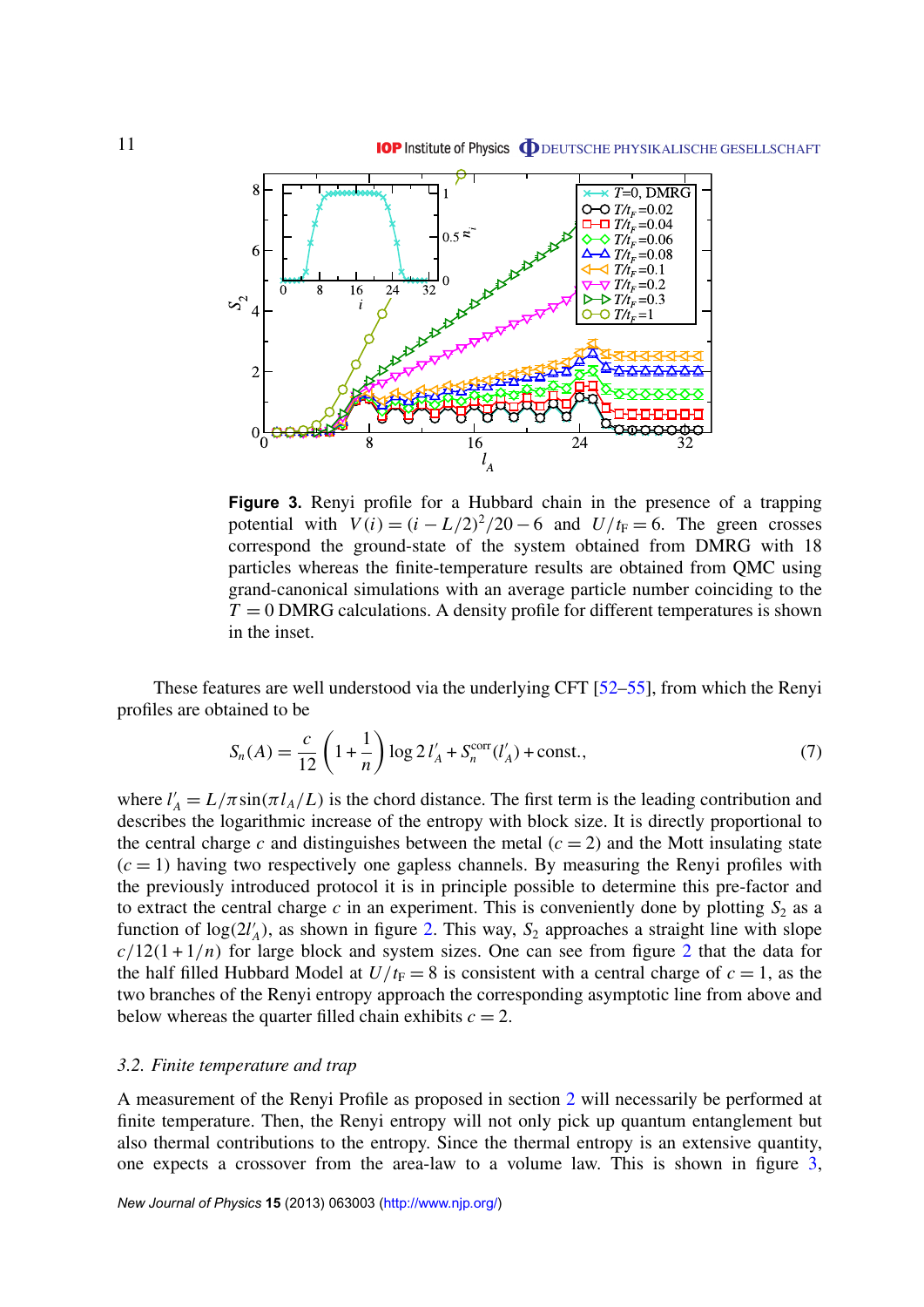<span id="page-12-0"></span>where we plot finite-temperature QMC results for  $U/t_F = 6$ . To make a closer connection to the experimental situation, we include a harmonic trapping potential,  $H_{trap} = \sum_i V_i n_i$ , with  $V(i) = (i - L/2)^2/20 - 6$ . Filling the trap with 18 particles, at zero temperature a Mott insulator extends over about eight lattices sites and the density drops to zero in the wings quite rapidly (see the density profile in the inset of figure [3\)](#page-11-0). In the center of the trap at  $T = 0$ , where the Mott phase proliferates, the Renyi profile shows the characteristic  $2k_F$  oscillations. The metallic wings that appear due to the presence of the harmonic trap, are also clearly visible in the Renyi profile in figure [3.](#page-11-0)

When the temperature is increased above the finite size gap, the entropy  $S_2$  picks up a linear contribution (see figure [3\)](#page-11-0). Thus, the  $S_2$  profile is no longer symmetric with respect to the center of the system and the purity of the whole system decreases as  $S_2(L)$  increases. In addition the amplitude of the parity induced oscillations is suppressed as the temperature is increased. One can see that for temperature  $T/t_F \geq 0.1$ , the entropy is already dominated by a linear increase of the thermal entropy and  $S_2$  loses its parity effects.

The ability to measure Renyi profiles also allows access to other quantities that provide further insight into the entanglement and correlation properties of the system. For instance, the mutual information between two (possibly disjoint) blocks *A* and *B* and is given in terms of the Renyi entropies as

$$
I_2(A|B) = S_2(A) + S_2(B) - S_2(A \cup B). \tag{8}
$$

This measure is particularly useful when dealing with mixed states as it does not pick up an extensive contribution from the thermal entropy—it obeys an area law [\[14,](#page-16-0) [56,](#page-17-0) [57\]](#page-17-0) even at finite-*T*—but is sensitive toward correlations between the two subblocks [\[58\]](#page-17-0). For a detailed discussion of the mutual information in the Hubbard chain we refer to [\[33\]](#page-16-0).

#### *3.3. Limitations*

As pointed out in section [2.3,](#page-8-0) the ability to determine these entropy profiles using the protocol proposed in this work is fundamentally limited by an exponential growth with entropy of the number of single measurements required to obtain a certain statistical accuracy  $\sigma_S$  (see figure [4\)](#page-13-0). To give numbers, for example  $10<sup>5</sup>$  single measurements are needed to determine Renyi entropies up to  $S_2 \sim 5$  with a relative statistical error of  $\sigma_S \sim 0.1$ . For 1D systems, at temperatures below the finite size gap this is not a severe restriction as the entropy obeys a area law with at most logarithmic corrections. For example in the previous subsection we showed that in the 1D Hubbard model, at temperatures below the finite size gap the entropies are typically of the order one. This values can be resolved with just  $\sim 10/\sigma_s^2$  single measurements. Above the finite size gap however the number of measurements sets the limit in terms of temperatures and system sizes, as the entropy becomes extensive in the system size and increases with temperature.

To quantify this, figure [4](#page-13-0) shows the Renyi entropy  $S_2(L)$  of a full (homogeneous) Hubbard chain at quarter filling and  $U/t_F = 4$  as a function of system size L (open boundary conditions) and temperature  $T$ , as well as the number of measurements,  $\#_S$ , required to resolve a certain value of  $S_2$  with a statistical relative error,  $\sigma_S$ , using the above proposed protocol. This clearly shows that experimentally relevant situations, e.g.  $T/t_F \sim 0.2$ ,  $L \sim 30$  can be explored with a moderate number  $\#_S \sigma_S^2 \lesssim 10^3$  of single measurements.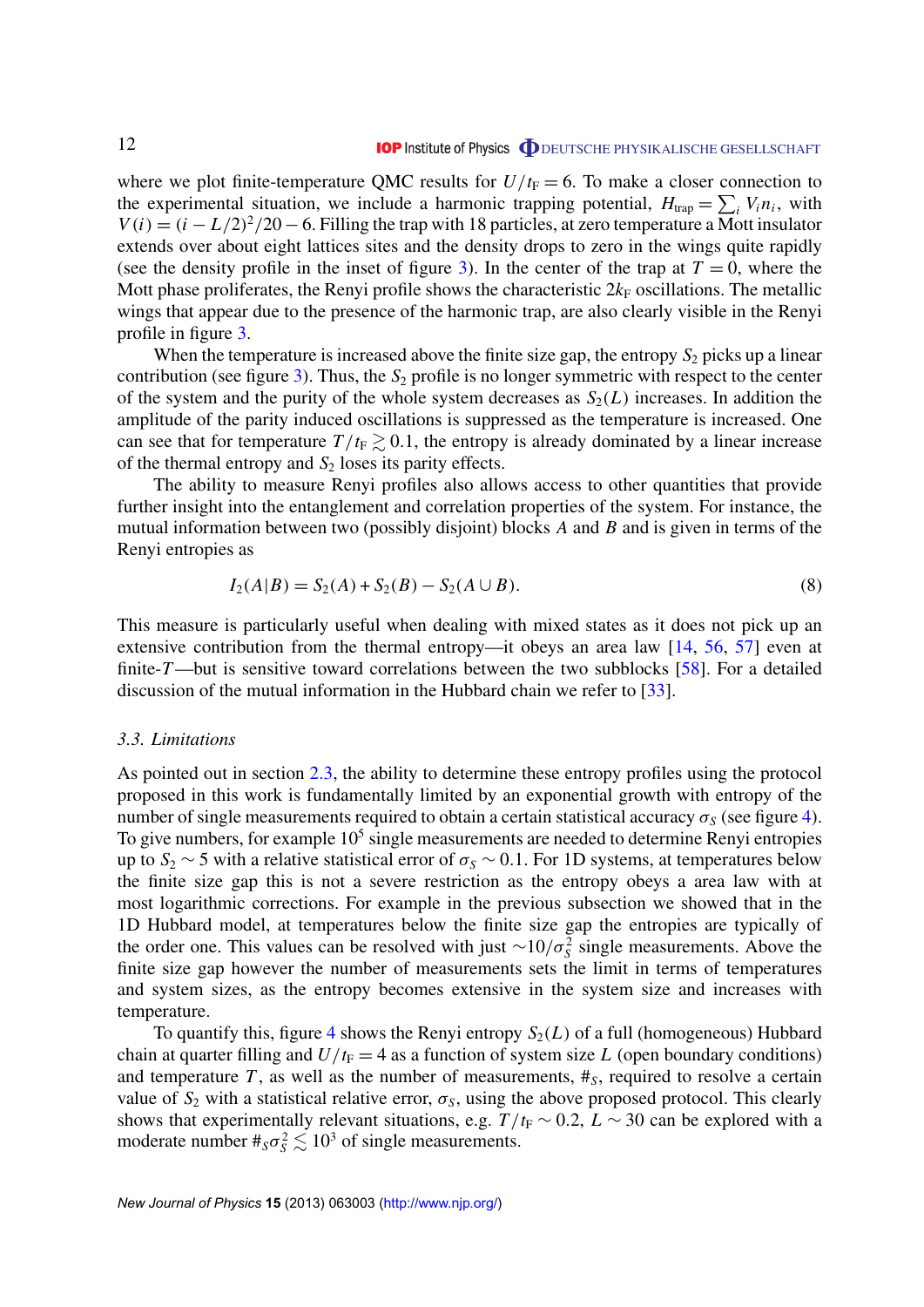<span id="page-13-0"></span>

**Figure 4.** (left) Renyi entropy of the whole chain,  $S_2(L)$  at quarter filling and  $U/t_F = 4$ , for different system sizes *L* at different temperatures *T*. The contour lines denote constant temperature  $T/t_F = 0.1, 0.15, \ldots, 0.5$ . (right) Number of measurements,  $#_S$ , required for a measurement of  $S_2$  with a statistical relative error  $\sigma_s$ , using our protocol.

#### **4. Discussion**

To summarize, we have presented a method to determine the order two Renyi entropy for bosons and fermions in an optical lattice. The scheme is based on the possibility of preparing two identical copies of a quantum state in an optical lattice, coupling the two copies via a superlattice, and site-(and spin-)resolved measurement of the occupation number (modulo two). The combination of these tools, which are available in current experiments, allows one to directly determine the entropy of a many-body quantum state, and may be seen as a thermometer for states near the absolute ground state. On the other hand, for pure states this opens the possibility to study entanglement as quantified by the entropy of a subsystem. Possible applications include test area laws for the scaling of entanglement entropy in ground states, and monitoring entanglement in time-dependent systems. Using QMC-techniques we analyzed the possibility to test area laws and their corrections in a finite size system at finite temperatures typically present in current experiments.

#### **Acknowledgments**

We thank I Bloch, M Greiner, C Groß and M Zwierlein, for helpful and motivating discussions. Work in Innsbruck is supported in part by the EU project AQUTE, the Austrian Science Fund (FWF) through SFB FOQUS and the Austrian Ministry of Science BMWF as part of the UniInfrastrukturprogramm of the Research Platform Scientific Computing at the University of Innsbruck. Work in Pittsburgh is supported by a grant from the US Army Research Office with funding from the DARPA OLE program and by NSF grant PHY-1148957.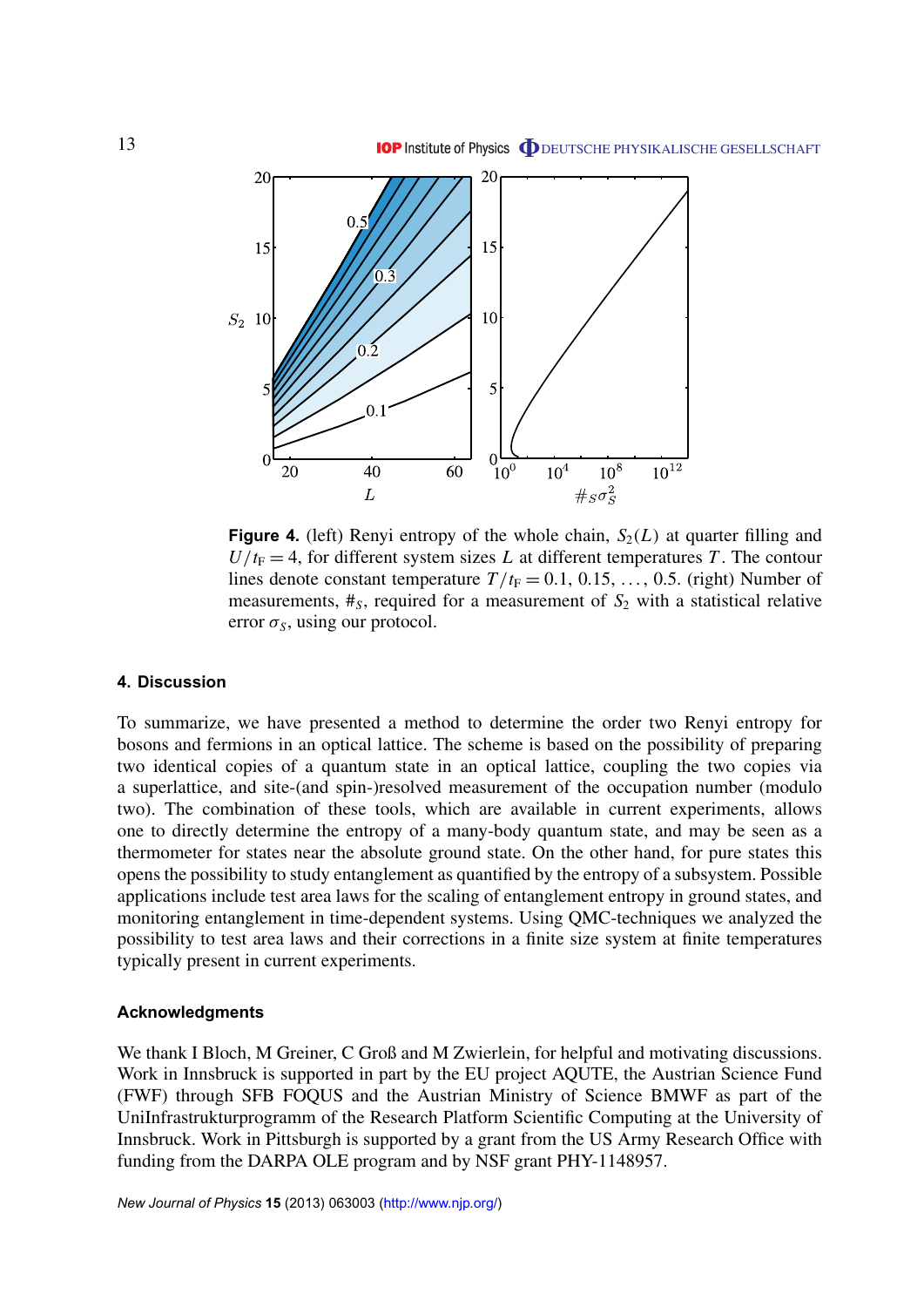#### <span id="page-14-0"></span>**Appendix A. Details on the proof of the measurement protocol**

Here we elaborate more formally on some points of the proof presented in section [2.2](#page-6-0) for fermions. First, note that a pure state (in one copy) with *N* fermions (constrained by the particle number superselection rule) always has the form

$$
|\psi\rangle = \sum_{\substack{\mathbf{n} \\ \sum_{i} n_i = N}} \psi_{\mathbf{n}} | \mathbf{n} \rangle, \tag{A.1}
$$

where *N* is the total number of atoms. A general state is a mixture of such states (with possibly different total number of fermions)

$$
\rho = \sum_{N} \sum_{\substack{\mathbf{n}, \mathbf{n}' \ \sum_{i} n_i = N \\ \sum_{i} n_i = N}} \rho_{\mathbf{n}, \mathbf{n}'}^{(N)} |\mathbf{n}\rangle \langle \mathbf{n}'|.
$$
\n(A.2)

Thus, a general *product* state in the two systems has the form

$$
\rho \otimes \tilde{\rho} = \sum_{N,M} \sum_{\substack{\mathbf{n}, \mathbf{n}' \\ \sum_i n_i = N \\ \sum_i n'_i = N}} \sum_{\substack{\mathbf{m}, \mathbf{m}' \\ \sum_i m_i = M \\ \sum_i m'_i = M}} \rho_{\mathbf{n}, \mathbf{n}'}^{(N)} \tilde{\rho}_{\mathbf{m}, \mathbf{m}'}^{(M)} |\mathbf{n}, \mathbf{m} \rangle \langle \mathbf{n}', \mathbf{m}' |.
$$
\n(A.3)

They have the crucial property that for  $\sum_{i} n_i \neq \sum_{i} m_i$  one has

$$
\langle \psi_{n,m}^+ | \rho \otimes \tilde{\rho} | \psi_{n,m}^+ \rangle = \langle \psi_{n,m}^- | \rho \otimes \tilde{\rho} | \psi_{n,m}^- \rangle, \tag{A.4}
$$

as one can easily show using the definition of the eigenstates (see section [2.2\)](#page-6-0) and equation (A.3). This property is used to allow for errors in the assignments of the measured eigenvalue, that do not alter the average value. An alternative way of thinking about this is the following. We want to determine the purity of  $\rho$  via the expectation value Tr{ $\rho^2$ } = Tr{*V*<sub>2</sub> $\rho \otimes \rho$ }. However  $V_2$  is not the only operator whose expectation value in the state  $\rho \otimes \rho$  is equal to Tr{ $\rho^2$ }. Below we will introduce a whole family of operators  $V_2^{(f)}$  $Z_2^{(1)}$  (depending on some function *f* ), which share this property. We define

$$
P_{\pm}(\mathbf{n}, \mathbf{m}) = \frac{1}{2} (|\mathbf{n}, \mathbf{m}\rangle \pm |\mathbf{m}, \mathbf{n}\rangle) (\langle \mathbf{n}, \mathbf{m}\vert \pm \langle \mathbf{m}, \mathbf{n}\vert), \tag{A.5}
$$

and further  $Q(\mathbf{n}, \mathbf{m}) = \frac{1}{2}$  $\frac{1}{2}(P_+(\mathbf{n}, \mathbf{m}) - P_-(\mathbf{n}, \mathbf{m}))$ , such that we can write  $V_2 = \sum_{\mathbf{n}, \mathbf{m}} Q(\mathbf{n}, \mathbf{m})$ . The factor  $1/2$  in the definition of  $Q$  is to correct for double-counting. We can divide the eigenstates of  $V_2$  in two classes, those with  $\sum_i n_i = \sum_i m_i$  and the others, leading to the representation

$$
V_2 = \sum_{\substack{\mathbf{n}, \mathbf{m} \\ \sum_i n_i = \sum_i m_i}} Q(\mathbf{n}, \mathbf{m}) + \sum_{\substack{\mathbf{n}, \mathbf{m} \\ \sum_i n_i \neq \sum_i m_i}} Q(\mathbf{n}, \mathbf{m}).
$$
 (A.6)

Note that due to equation  $(A.4)$ , the expectation value of each term in the second sum is identically zero for states of the form equation  $(A.3)$ . Therefore, the expectation value of the operator  $V_2$  is the same as the one of  $V_2^{(f)}$  $\binom{1}{2}$  defined as

$$
V_2^{(f)} = \sum_{\substack{\mathbf{n}, \mathbf{m} \\ \sum_i n_i = \sum_i m_i}} Q(\mathbf{n}, \mathbf{m}) + \sum_{\substack{\mathbf{n}, \mathbf{m} \\ \sum_i n_i \neq \sum_i m_i}} f(\mathbf{n}, \mathbf{m}) Q(\mathbf{n}, \mathbf{m}),
$$
(A.7)

*New Journal of Physics* **15** (2013) 063003 [\(http://www.njp.org/\)](http://www.njp.org/)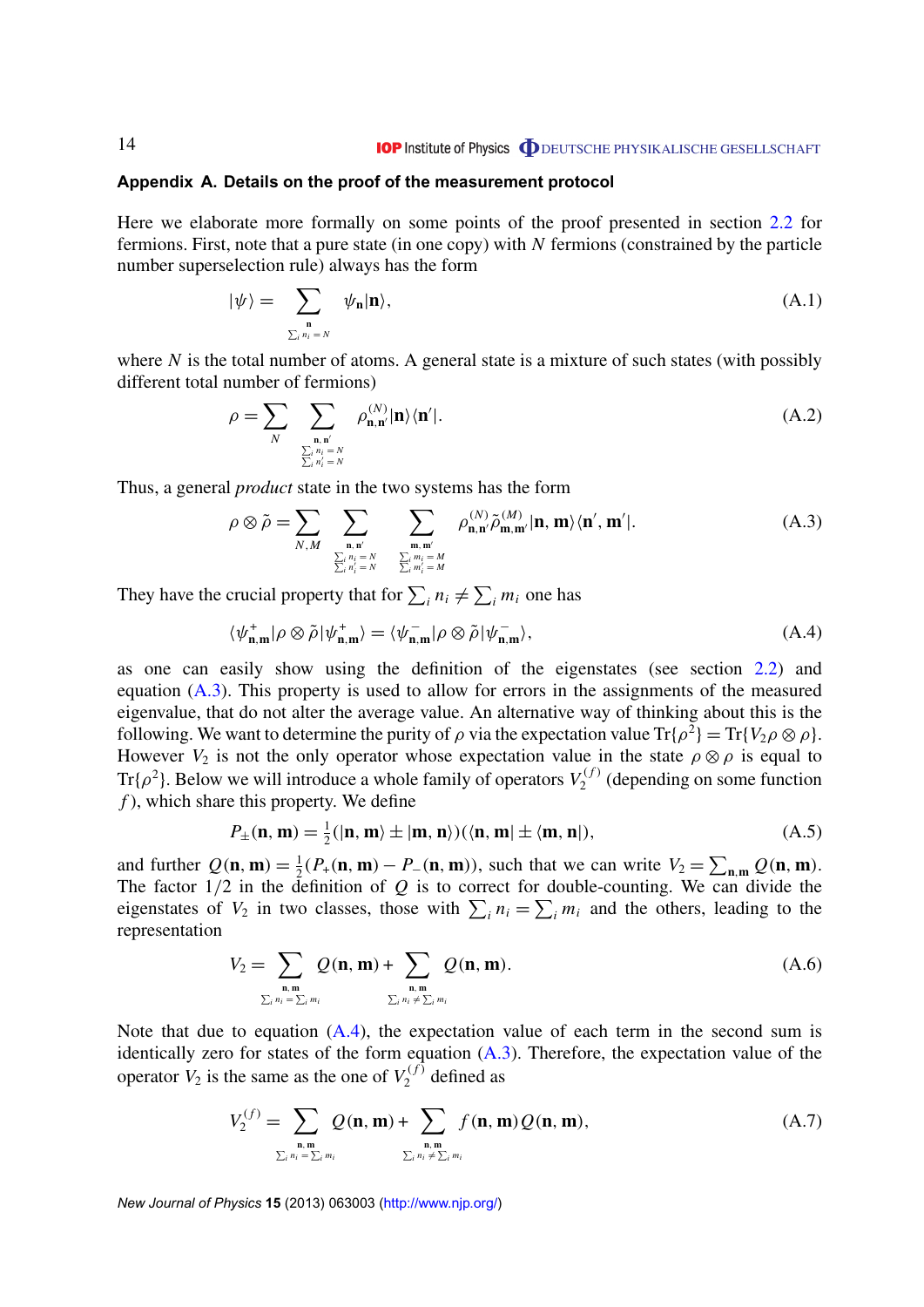<span id="page-15-0"></span>where  $f(\mathbf{n}, \mathbf{m})$  is an arbitrary (real-valued) function. In particular we can choose

$$
f(\mathbf{n}, \mathbf{m}) = \begin{cases} 0, & s(\mathbf{n} + \mathbf{m}) = 1, \\ 1, & s(\mathbf{n}) = s(\mathbf{m}) = s((\mathbf{n} + \mathbf{m})/2), \\ -1, & s(\mathbf{n}) = s(\mathbf{m}) \neq s((\mathbf{n} + \mathbf{m})/2), \end{cases}
$$
(A.8)

where we use the notation  $s(\mathbf{x}) = \sum_i x_i \text{ mod } 2$ . The eigenstates of  $V_2^{(f)}$  $\chi_2^{(1)}$  are the same as those of *V*2, but they have different eigenvalues. The advantage of choosing *f* in the above form is that the eigenvalue of  $V_2^{(f)}$  $2<sup>(1)</sup>$  can be determined from the total number of atoms and the number of atoms in copy one after the beam splitter, as presented in table [1.](#page-6-0) This can easily be checked by explicitly looking at the transformation of all the different classes of eigenstates of  $V_2^{(f)}$  $\binom{U}{2}$  under the beamsplitter.

#### **Appendix B. Mixtures of copies**

As pointed out in [\[36\]](#page-17-0) the expectation value of the operator  $V_2$  in the state  $\rho_{tot} = \rho \otimes \rho$  is given by Tr{ $\rho^2$ }. The assumption of having two completely uncorrelated copies of the form  $\rho_{\text{tot}} = \rho \otimes \rho$ , although being difficult to validate [\[43\]](#page-17-0) experimentally, is a natural one for such systems in optical lattices, where the two copies can be decoupled by a high potential barrier. However, correlated errors, such as for example global fluctuations in the intensities of the laser beam that generates the lattice [\[59\]](#page-17-0), affect the two copies in the same way and lead to correlations between the copies. Such identical, but correlated errors in general lead to a state which is a mixture of different products of the same state, that is  $\rho_{\text{tot}} = \sum_i p_i \rho_i \otimes \rho_i$  with  $\sum_i p_i = 1$  and  $p_i \ge 0$ . In the following we show that even in this situation the measurement of the operator *V*<sup>2</sup> provides useful information about the entropy in the sense that it provides bounds on the purity of the reduced system of one of the two 'copies', that is of the state  $\rho \equiv \text{Tr}_{\text{copy2}}\{\rho_{\text{tot}}\} = \sum_{i} p_i \rho_i$ . To this end we show that

$$
\frac{1}{2}\mathrm{Tr}\{V_2\rho_{\text{tot}}\} \leqslant \mathrm{Tr}\{\rho^2\} \leqslant \mathrm{Tr}\{V_2\rho_{\text{tot}}\}.
$$
\n(B.1)

We first show the upper bound. Consider the function

$$
F({p_i}) \equiv \text{Tr}{\rho^2} - \text{Tr}{V_2 \rho_{\text{tot}}} = \sum_{i,j} p_i p_j \text{Tr}{\rho_i \rho_j} - \sum_i p_i \text{Tr}{\rho_i^2}, \quad (B.2)
$$

defined in the polytope spanned by the  $p_i$  with  $\sum_i p_i = 1$  and  $p_i \ge 0$ . Note that this function is zero at the corners of this polytope given by  $p_i = \delta_{i,j}$ . Further, the Hessian matrix of *F* is constant and given by  $H_{i,j} \equiv \frac{d^2 F}{dn \cdot dr}$  $\frac{d^2 F}{dp_i dp_j} = 2 \text{Tr}{\rho_i \rho_j}$ . This is a Gramian matrix and thus positive semidefinite. Thus the function  $\overline{F}$  is convex everywhere and its value on the (convex) polytope defined by  $\sum_i p_i = 1$  and  $p_i \ge 0$  is smaller than its value at the corners. This proves the upper bound. To prove the lower bound we calculate the (unique) global minimum of *F*. It is assumed at the position that satisfies  $dF/dp_i \equiv \sum_j 2p_j Tr{\rho_i \rho_j} - Tr{\rho_i^2} = 0$ . That is, at the minimum we find  $\sum_j p_j \text{Tr}\{\rho_i \rho_j\} = \frac{1}{2} \text{Tr}\{\rho_i^2\}$ . Using this in equation (B.2) we find that  $F \geqslant -\frac{1}{2}$  $\frac{1}{2}\sum_i p_i \text{Tr}\{\rho_i^2\} = -\frac{1}{2}\text{Tr}\{V_2 \rho_{\text{tot}}\},\$  and thus  $\frac{1}{2}\text{Tr}\{V_2 \rho_{\text{tot}}\} \leqslant \text{Tr}\{\rho^2\}.$  These inequalities trivially hold also for purities of subsystems of one of the two copies (with the corresponding swap-operators).

The inequalities equation  $(B.1)$  give bounds in terms of the expectation value of  $V_2$  on arbitrary mixtures of copies. In the typical experiment situation one expects to be very close to

*New Journal of Physics* **15** (2013) 063003 [\(http://www.njp.org/\)](http://www.njp.org/)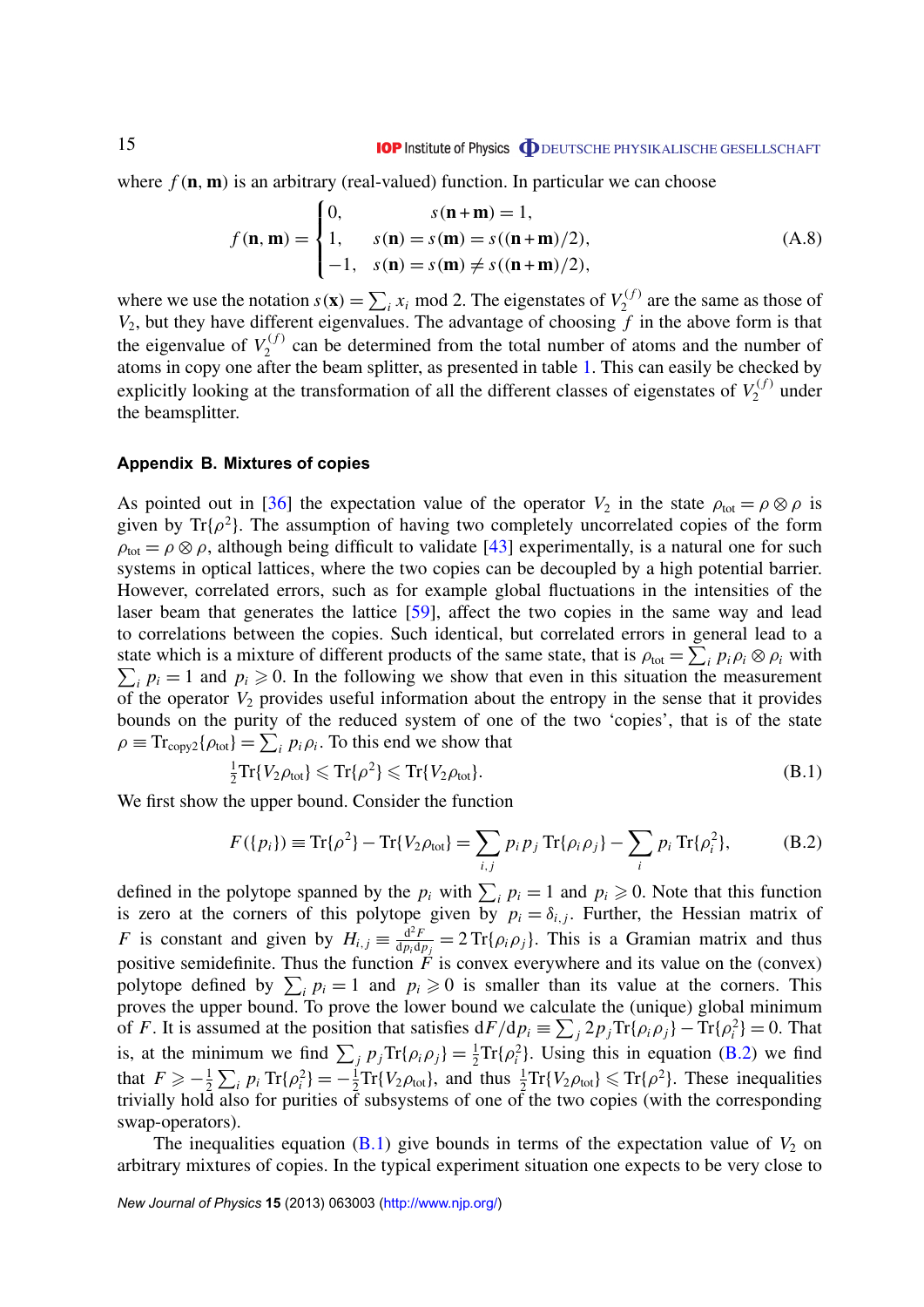<span id="page-16-0"></span>a simple product of two states with a small admixture of other copies, such that  $p_0 = 1 - \epsilon$  with  $\epsilon = \sum_{i=0}^{n} p_i \ll 1$ . Because the function  $F(\{p_i\})$  is convex we can bound

$$
F({p_i}) \ge F({\delta_{i,0}}) + \sum_i (p_i - \delta_{i,0}) \frac{dF({p_i})}{dp_i}\Big|_{p_i = \delta_{i,0}}
$$
 (B.3)

$$
= -\sum_{i \neq 0} p_i \operatorname{Tr}\{ (\rho_i - \rho_0)^2 \} \ge -2 \sum_{i \neq 0} p_i \equiv -2\epsilon,
$$
 (B.4)

and thus one has  $\text{Tr}\lbrace V_2 \rho_{\text{tot}} \rbrace - 2\epsilon \leqslant \text{Tr}\lbrace \rho^2 \rbrace \leqslant \text{Tr}\lbrace V_2 \rho_{\text{tot}} \rbrace$ .

#### **References**

- [1] Jaksch D and Zoller P 2005 *Ann. Phys.* **[315](http://dx.doi.org/10.1016/j.aop.2004.09.010)** 52
- [2] Bloch I and Zwerger W 2008 *Rev. Mod. Phys.* **80** [885](http://dx.doi.org/10.1103/RevModPhys.80.885)
- [3] Bloch I, Dalibard J and Nascimbène S 2012 Nature Phys. **8** [267](http://dx.doi.org/10.1038/nphys2259)
- [4] Lewenstein M, Sanpera A and Ahufinger V 2012 *Ultracold Atoms in Optical Lattices: Simulating Quantum Many-Body Systems* (Oxford: Oxford University Press)
- [5] Schneider U, Hackermuller L, Will S, Best T, Bloch I, Costi T A, Helmes R W, Rasch D and Rosch A 2008 *Science* **322** [1520](http://dx.doi.org/10.1126/science.1165449)
- [6] Nascimbène S, Navon N, Jiang K J, Chevy F and Salomon C 2010 Nature **463** [1057](http://dx.doi.org/10.1038/nature08814)
- [7] Jördens R et al 2010 Phys. Rev. Lett. **104** [180401](http://dx.doi.org/10.1103/PhysRevLett.104.180401)
- [8] Zhang X, Hung C L, Tung S K and Chin C 2012 *Science* **335** [1070](http://dx.doi.org/10.1126/science.1217990)
- [9] Bakr W S, Gillen J I, Peng A, Fölling S and Greiner M 2009 Nature [462](http://dx.doi.org/10.1038/nature08482) 74
- [10] Sherson J F, Weitenberg C, Endres M, Cheneau M, Bloch I and Kuhr S 2010 *Nature* **[467](http://dx.doi.org/10.1038/nature09378)** 68
- [11] Daley A, Pichler H, Schachenmayer J and Zoller P 2012 *Phys. Rev. Lett.* **109** [020505](http://dx.doi.org/10.1103/PhysRevLett.109.020505)
- [12] Schuch N, Wolf M M, Verstraete F and Cirac J I 2008 *Phys. Rev. Lett.* **100** [030504](http://dx.doi.org/10.1103/PhysRevLett.100.030504)
- [13] Calabrese P and Cardy J 2004 *J. Stat. Mech.* [P06002](http://dx.doi.org/10.1088/1742-5468/2004/06/P06002)
- [14] Eisert J, Cramer M and Plenio M B 2010 *Rev. Mod. Phys.* **82** [277](http://dx.doi.org/10.1103/RevModPhys.82.277)
- [15] Fradkin E and Moore J E 2006 *Phys. Rev. Lett.* **97** [050404](http://dx.doi.org/10.1103/PhysRevLett.97.050404)
- [16] Ryu S and Takayanagi T 2006 *J. High Energy Phys.* [JHEP08\(2006\)045](http://dx.doi.org/10.1088/1126-6708/2006/08/045)
- [17] Metlitski M A, Fuertes C A and Sachdev S 2009 *Phys. Rev.* B **80** [115122](http://dx.doi.org/10.1103/PhysRevB.80.115122)
- [18] Tagliacozzo L, Evenbly G and Vidal G 2009 *Phys. Rev.* B **80** [235127](http://dx.doi.org/10.1103/PhysRevB.80.235127)
- [19] Kallin A B, Hastings M B, Melko R G and Singh R R P 2011 *Phys. Rev.* B **84** [165134](http://dx.doi.org/10.1103/PhysRevB.84.165134)
- [20] Metlitski M A and Grover T 2011 arXiv[:1112.5166](http://arxiv.org/abs/1112.5166)
- [21] Humeniuk S and Roscilde T 2012 arXiv[:1203.5752](http://arxiv.org/abs/1203.5752)
- [22] Ju H, Kallin A B, Fendley P, Hastings M B and Melko R G 2012 *Phys. Rev.* B **85** [165121](http://dx.doi.org/10.1103/PhysRevB.85.165121)
- [23] Kitaev A and Preskill J 2006 *Phys. Rev. Lett.* **96** [110404](http://dx.doi.org/10.1103/PhysRevLett.96.110404)
- [24] Levin M and Wen X G 2006 *Phys. Rev. Lett.* **96** [110405](http://dx.doi.org/10.1103/PhysRevLett.96.110405)
- [25] Calabrese P and Cardy J 2005 *J. Stat. Mech.* [P04010](http://dx.doi.org/10.1088/1742-5468/2005/04/P04010)
- [26] Läuchli A and Kollath C 2008 *J. Stat. Mech.* [P05018](http://dx.doi.org/10.1088/1742-5468/2008/05/P05018)
- [27] Manmana S R, Wessel S, Noack R M and Muramatsu A 2009 *Phys. Rev.* B **79** [155104](http://dx.doi.org/10.1103/PhysRevB.79.155104)
- [28] Cheneau M, Barmettler P, Poletti D, Endres H, Schauß P, Fukuhura T, Gross C, Bloch I, Kollath C and Kuhr S 2012 *Nature* **[481](http://dx.doi.org/10.1038/nature10748)** 484
- [29] Kinoshita T, Wenger T and Weiss D S 2006 *Nature* **[440](http://dx.doi.org/10.1038/nature04693)** 900
- [30] Hofferberth S, Lesanovsky I, Fischer B, Schumm T and Schmiedmayer J 2007 *Nature* **449** [324](http://dx.doi.org/10.1038/nature06149)
- [31] Rigol M, Dunjko V and Olshanii M 2008 *Nature* **[452](http://dx.doi.org/10.1038/nature06838)** 854
- [32] Trotzky S, Chen Y A, Flesch A, McCulloch I P, Schollwock U, Eisert J and Bloch I 2012 *Nature Phys.* **8** [325](http://dx.doi.org/10.1038/nphys2232)
- [33] Bonnes L, Pichler H and Läuchli A M 2013 arXiv: [1304.5340](http://arxiv.org/abs/1304.5340)

*New Journal of Physics* **15** (2013) 063003 [\(http://www.njp.org/\)](http://www.njp.org/)